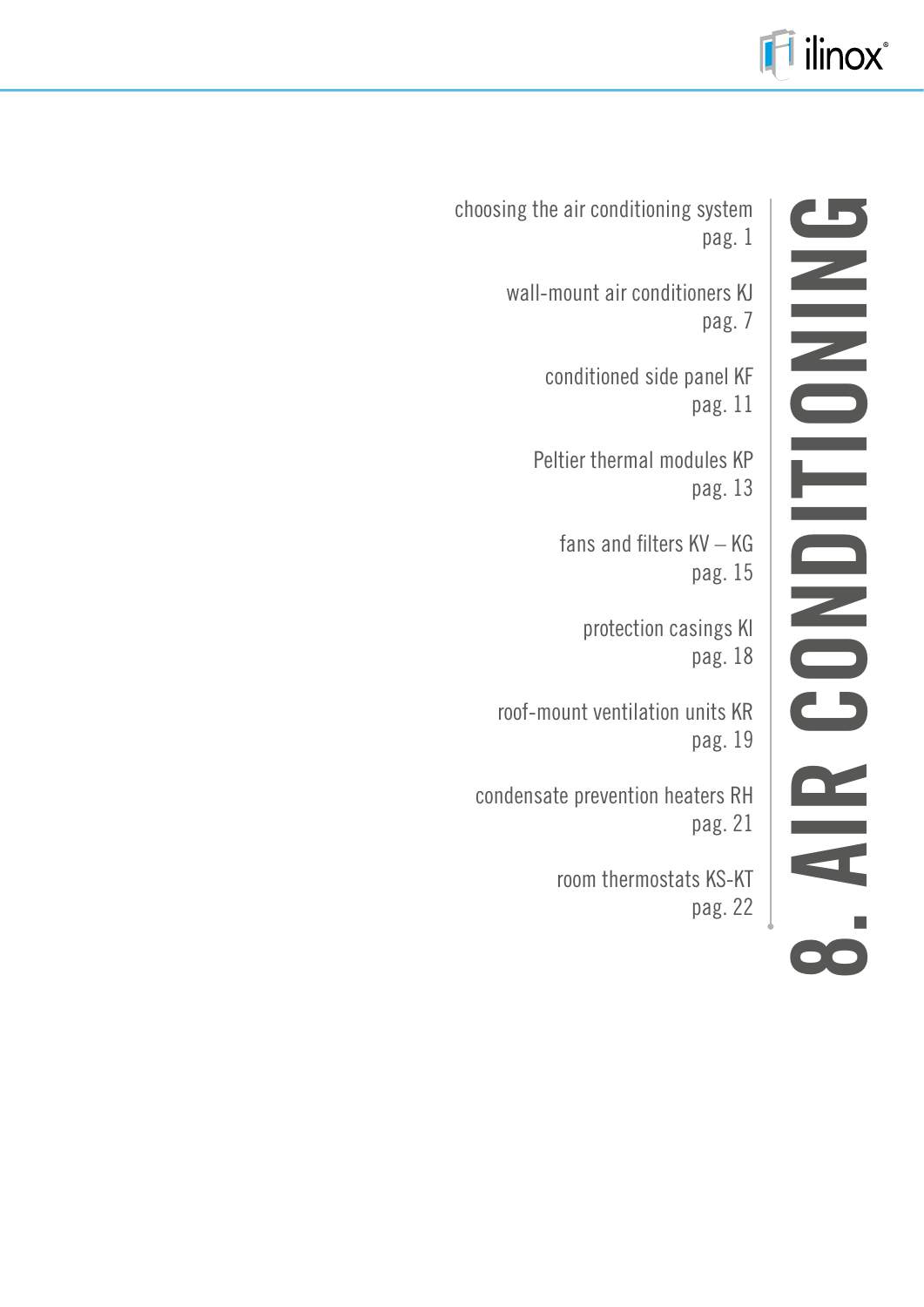#### CHOOSING THE COOLING SYSTEM

The cabinet heat exchange must first of all be calculated in order to identify the most appropriate cooling system.

#### HEAT EXCHANGE CALCULATION

Calculating the heat load to be dissipated represents the essential step when choosing a cooling system, and four factors should be considered: the heat dissipated by the equipment inside the panel, the temperature in the room where the panel is installed, the temperature to be maintained inside the panel, the control board sizes and set-up conditions.

Concerning the quantity of heat produced by the inner components, the data on the technical sheets of the components themselves must be checked and evaluated. No need to say that the possibility that several units may work simultaneously should be taken into consideration when making this calculation.

Also, as already mentioned, the temperature of the room where the electrical cabinet is installed must be carefully evaluated.

In fact, an exchange takes place among the panel surfaces and the environment. If the outside temperature is lower than the inner one, the heat is transferred from inside to outside, and must be subtracted from the heating load produced by the components; if, on the contrary, the outside temperature is higher than the inside one the opposite will occur, hence the heat absorbed must be added to the heat dissipated by the equipment. On s/s surfaces, 5.5 W/

m2K are transmitted per each square meter of cabinet surface.

The calculation of the over-temperature inside the cabinet must comply with CEI 17/43 standard, according to the cabinet operating conditions.

The relevant calculation sheet in Microsoft® Excel format is available for easier calculation of the thermal exchange according to the above mentioned standard.

An approximate calculation is however possible following the method below:

|                                                              | TYPE OF INSTALLATION (DATA DERIVED FROM TABLE 3 OF CEI 17/43 STANDARD) |
|--------------------------------------------------------------|------------------------------------------------------------------------|
| • Ae = $1.8 \times H \times (L+P) + 1.4 \times L \times P$   | • Ae = $1.4 \times H \times (L+P) + 1.4 \times L \times P$             |
| • $Ae = 1.4 x Lx (H + P) + 1.8 x P x H$                      | $\bullet$ Ae = 1.8 x L x H + 1.4 x L x P + P x H                       |
| • $Ae = 1.4 \times P \times (H + L) + 1.8 \times L \times H$ | • Ae = $1.4 \times L \times (H + P) + P \times H$                      |
| • $Ae = 1.4 \times P \times (H + L) + 1.8 \times L \times H$ | $\bullet$ Ae = 1.4 x L x H + 0.7 x L x P + P x H                       |
| • Ae = $1.4 \times H \times (L+P) + 1.4 \times L \times P$   |                                                                        |

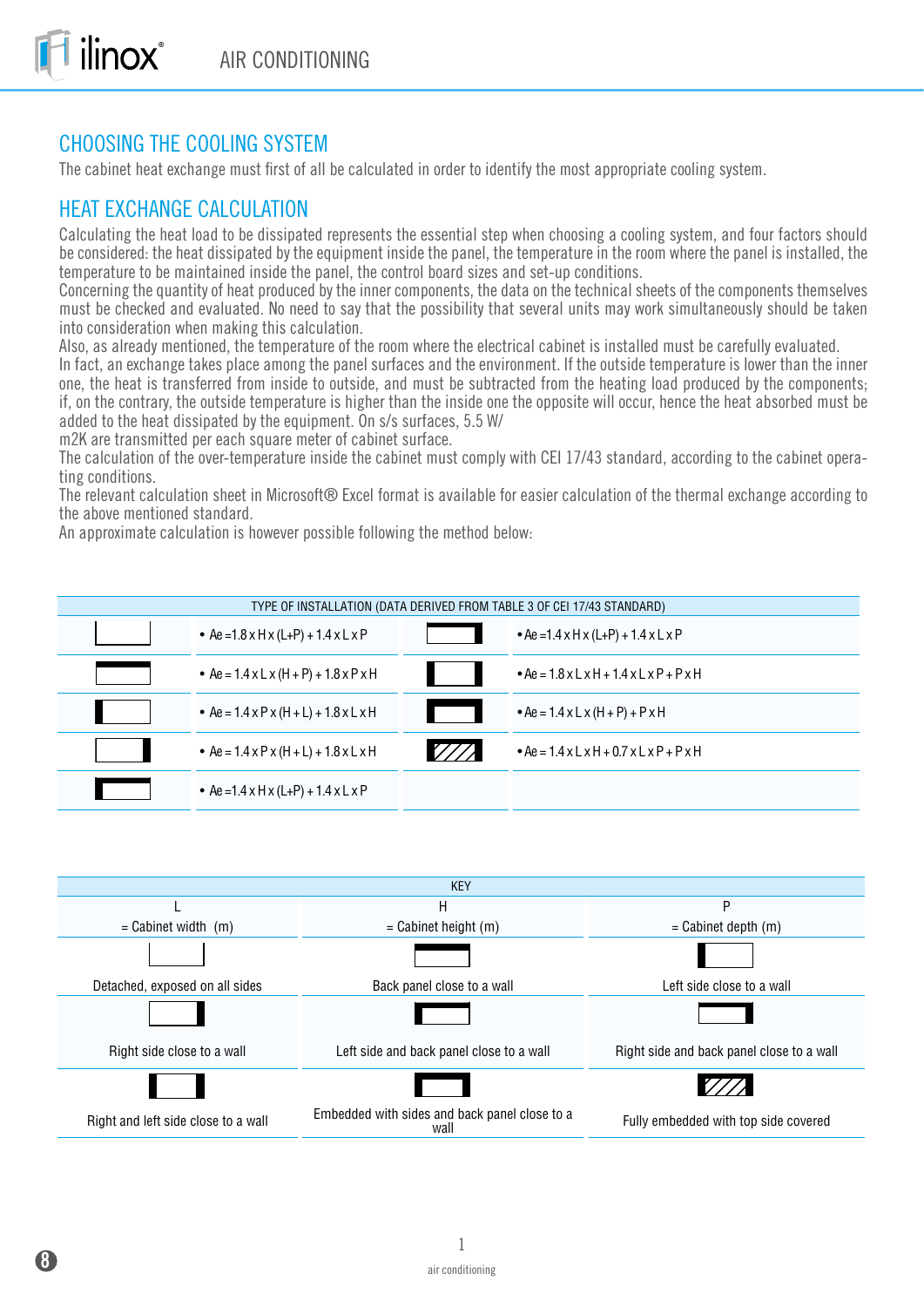

The following formula shall be used to calculate the cooling or heating power:

$$
\mathsf{Pe} = \mathsf{PV} - (\mathsf{k} \times \mathsf{A}\mathsf{e} \times \Delta \mathsf{t})
$$

where Ae is the cabinet actual surface derived from Table 1 above,  $\Delta t$  is the algebraic value of the gap between the required inner temperature and the cabinet outside temperature and k is the heat transmission coefficient (approx. 5.5 W/K m2), Pv is the actual power dissipated by the equipment inside the cabinet, while Pe is the required cooling or heating power. Reference to Table "HEAT PRODUCED COMPARED TO ABSORBED POWER" is possible for an approximate calculation of the PV power.

| Heat produced compared to power absorbed |                    |  |  |  |  |  |  |
|------------------------------------------|--------------------|--|--|--|--|--|--|
| Electric/electronic component            | Heat produced in W |  |  |  |  |  |  |
| Trasformers - Inverter - Drives          | 5% of the power    |  |  |  |  |  |  |
| Feeders of electronic components         | 10% of the power   |  |  |  |  |  |  |
| Coils of relays and counters             | 5% of the power    |  |  |  |  |  |  |
| Glow lamps                               | 95% of the power   |  |  |  |  |  |  |
| <b>PLC</b>                               | <b>150W</b>        |  |  |  |  |  |  |
| Numerical controls                       | 200W               |  |  |  |  |  |  |

The data in the table are approximate mean values that require checking according to the equipment actually in use

The following example can facilitate understanding :

In a control board with a total surface of 5.3 m2 have been installed a 15000 W transformer running at full capacity, a 1000 Watt lamp, a PLC and a 20000 W inverter running at 80%. Basing on the table, we will have the following total load:

| CALORE PRODOTTO RISPETTO ALLA POTENZA IMPEGNATA |             |                                                 |  |  |  |
|-------------------------------------------------|-------------|-------------------------------------------------|--|--|--|
| Trasformer $15000 \times 5/100$                 | 750 W       |                                                 |  |  |  |
| Lamp100 x 95/100                                | 95 W        |                                                 |  |  |  |
| <b>PLC</b>                                      | <b>150W</b> | Total power transformed into heat $PV = 1795 W$ |  |  |  |
| Inverter $2000 \times 80/100 \times 5/100$      | 800W        |                                                 |  |  |  |

Assuming that the above panel is installed in a room with 40°C temperature and that its temperature is kept at 30°C (-10°C), these data must be are related to the total surface of the panel itself. The thermal power transmitted to the inside will be as follows:

$$
5.5 \times 5.3 \times -10 = -291.5 W
$$

The total thermal load will be equal to

$$
Pe = 1795 - (-291.5) = 2086.5 W
$$

When the irradiating surface of the cabinet cannot dissipate the thermal load produced by the equipment inside it, the most appropriate cooling system between conditioning and ventilation has to be chosen.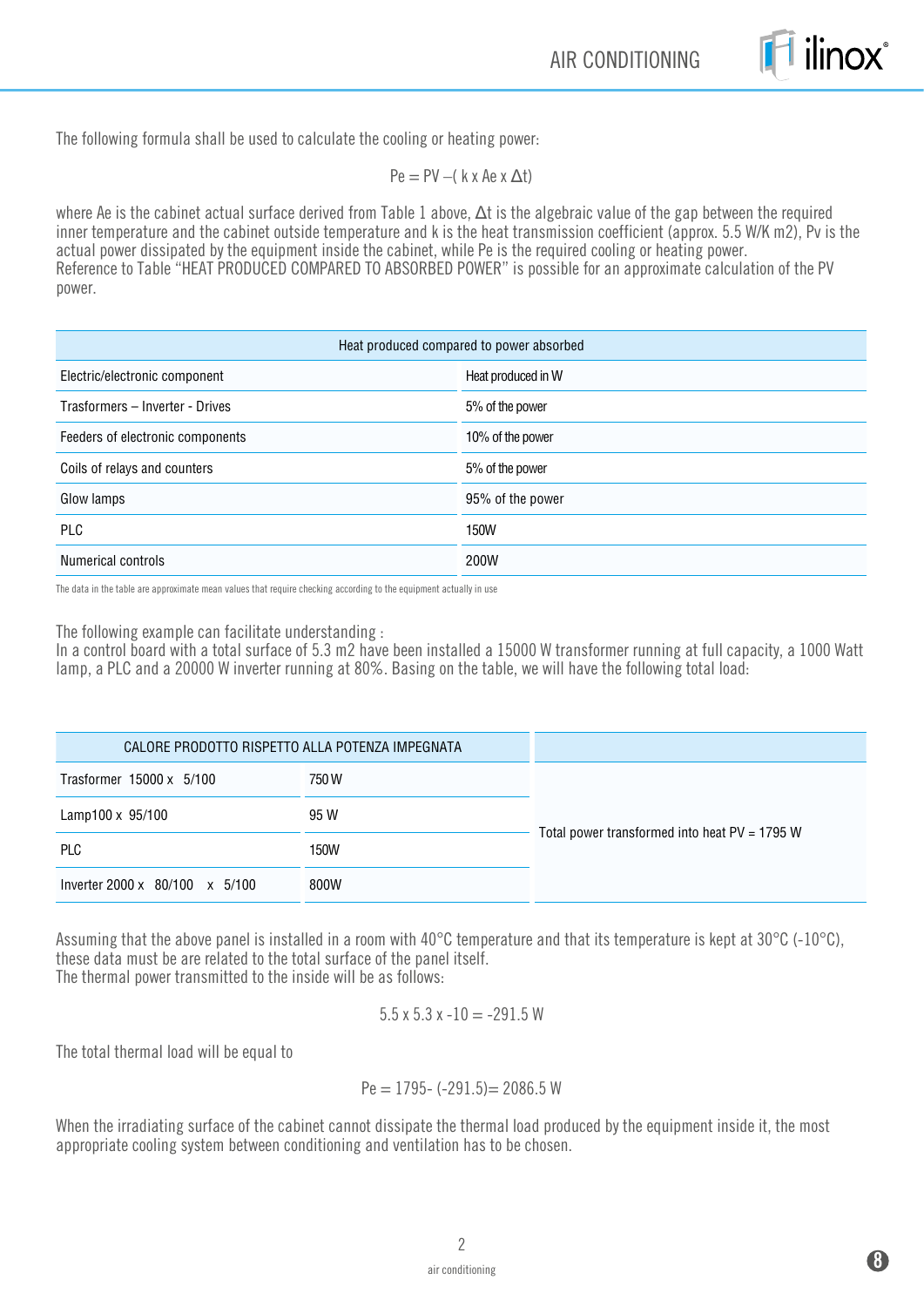

#### AIR CONDITIONING

ilinox®

This cooling system is particularly recommended when the temperature inside the Panel has to be maintained equal to or lower than the temperature outside it. To safeguard its reliability, the conditioner should be carefully sized, in order to select a model properly sized to keep the temperature within acceptable limits even in the worst conditions, while avoiding over-sizing. The room temperature must therefore be related to the Panel inside temperature, to obtain the so-called correction factor, i.e. the data necessary to determine the conditioner rated yield. Graph below can help to determine this factor:



#### (\*) Where:

• The room temperature is shown on the axis of abscissas as Te

• The correction factor F is shown on the axis of the ordinates

• The curves correspond to the temperature inside the Ti board, the dashed section indicating the area that can the air conditioner can cover only for short,

• The circled numbers indicate extreme work conditions, as a function of the percentage of the outdoor relative humidity:

- $1 80 \%$
- 2 60 %
- 3 40 %
- 4 30 %
- 5 20 %

Setting the temperature inside the board to below the values indicated, condensate forms on the electric components as doors are opened, since the dew point is reached.

#### Example of correction on the yield:

For outside temperature of 35°C and 30°C inside, the correction factor is 0,9. Therefore, to achieve 1.000 W in these conditions, an air conditioner featuring a rated yield (L35L35) of  $1.000 / 0.9 = 1.112$  W is required. Viceversa, an air conditioner having a 2.000 W rated yield, gives 900 W in these conditions.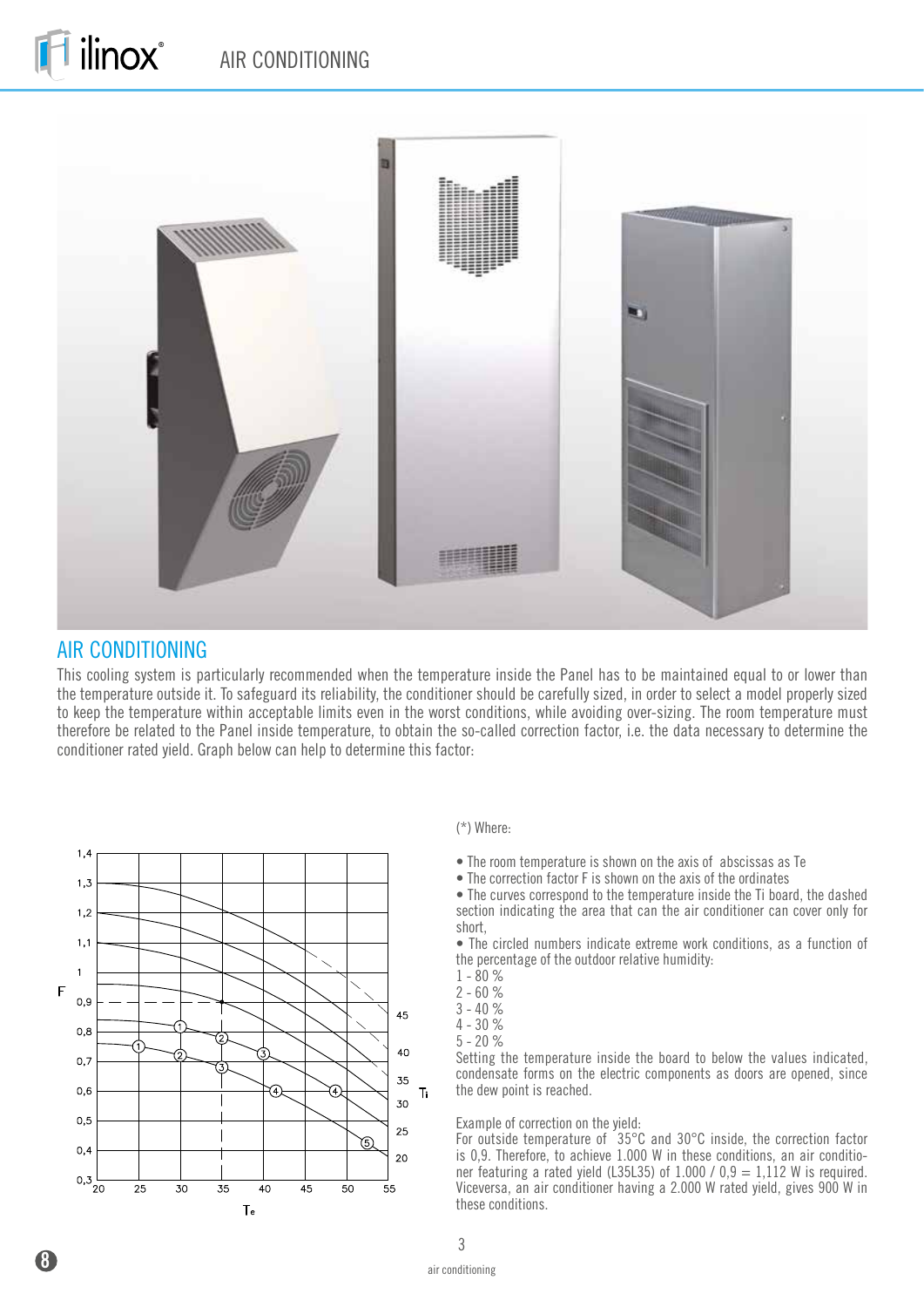*ilinox* 

Once this value is determined, the actual yield of an air conditioner can be set according to the following formula:

| Air conditioner rated power $=$ | <b>Required Cooling Power</b><br><b>Correction Factor</b> |
|---------------------------------|-----------------------------------------------------------|
|---------------------------------|-----------------------------------------------------------|

For example, for a 45°C outside temperature and 35°C inside one, the correction factor is 0.85. This means that, in those conditions, an air conditioner with 1000 W rated power yields 850 W and that an air conditioner featuring a 1176 W (1000 W / 0.85) rated yield is required to obtain a 1000W yield.

When the use of an air-cooled air conditioner is decided, the following must be taken into consideration:

- The outside of the air conditioner must be uncluttered, to avoid a poor yield of the same or even the compressor stoppage following the tripping of the protection device.

- A standard air conditioner can run with minimum outside temperature 20° and maximum 55°C

- The board inside temperature must be maintained between 25°C and 45°. Higher temperatures can be dangerous for both the air conditioner and the components inside the board, while lower temperatures can give rise to condensate on the components following the door opening.

- Certain voltage and frequency values are indicated for each air conditioner, along with the corresponding permitted allowances. We recommend to never exceed such allowances, to avoid jeopardizing the equipment reliability and functionality.

- Always check for the presence of particular substances in the air, which might damage the materials the conditioner is made of. Also advisable check for the presence of any source of heat close to the cooling unit, its possible exposure to atmospheric agents and the presence of stray currents which may cause corrosion. Also, make sure the air does not contain oil or solvent fog, which might damage the standard polyurethane filters.

- Air always contain some steam, and the steam contained in the air inside the board to be conditioned condensates on the cold battery of the conditioner itself. If the cabinet is tight to the outside, once all this steam is removed, no more condensate will form. If, in contrast, the cabinet is open (even in case of small openings) water will form continuously and must be removed through the pipe the air conditioner is equipped with. This tube must be free from clogging and have no air-traps, to avoid condensate from entering the control board after a certain time. Also, a microswitch should be provided on the door of the board, to automatically stop the conditioner running, thus avoiding most of the cooling power from being dissipated to condensate the steam. It is however advisable to not open and close the doors continually, otherwise the compressor inside protection could stop its running.

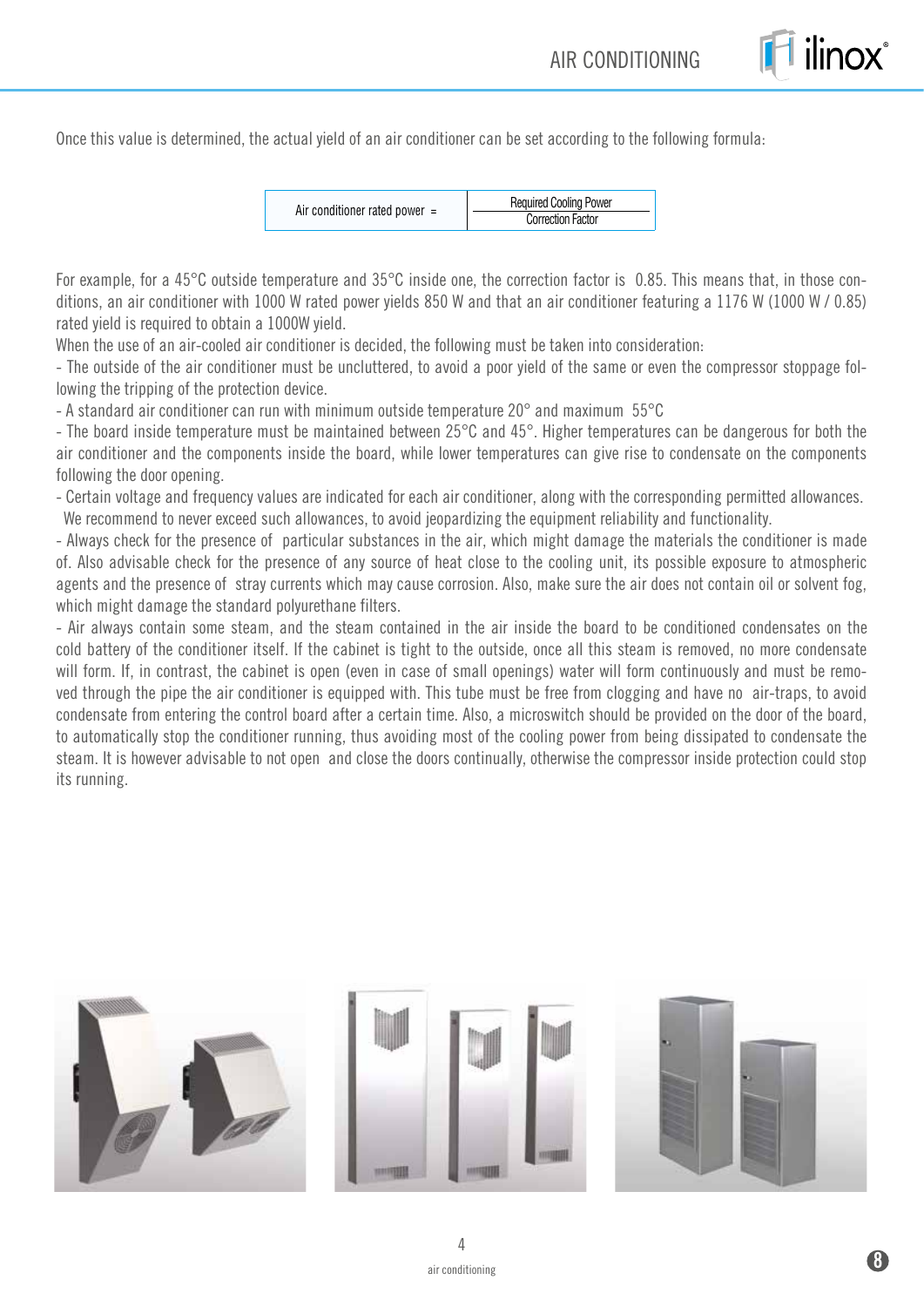

#### **VENTILATION**

ilinox®

Cooling system recommended when the outside temperature is constantly lower than the inside one. Proper sizing of the fan requires good knowledge of the heat power to be dissipated (see THERMAL CALCULATION Schedule), as well as the difference between inside and outside temperature, while the value of the fan minimum air flowrate will be derived from the chart. A grid with fan must always be matched with a grid without fan.

This cooling system offers several advantages: easy installation (drilling the cabinet according to the template supplied is all you need to do), limited maintenance and cost much lower than the other refrigerating systems.

Troubles and damages can be avoided:

- Making sure the outside temperature is always lower than the inside one
- Cleaning the filters regularly, and replacing them, if the need be (which can be done also while the fan is running)
- Choosing a fan slightly oversized compared to the theoretical calculations: a flow greater than required will cause no damage while providing a certain safety margin.

On request, grids and fans can be supplied pre-assembled on control panels.



*Pe = Dissipated thermal power as Watt*

 $V = Air flow (m<sup>3</sup>h)$ 

- \* The following is to be determined in advance:
- The thermal power dissipated by the electric equipment
- The maximum temperature admitted inside the cabinet
- The maximum room temperature expected outside the cabinet
- Calculate  $\Delta T$  as the difference between the two temperatures
- Cross the horizontal line corresponding to the dissipated thermal power with the diagonal of temperature difference (ΔT). The crossing point between the two variables determines

a vertical line corresponding to the air flow in m3/h necessary for the dissipation required.

• Choose the suitable fan.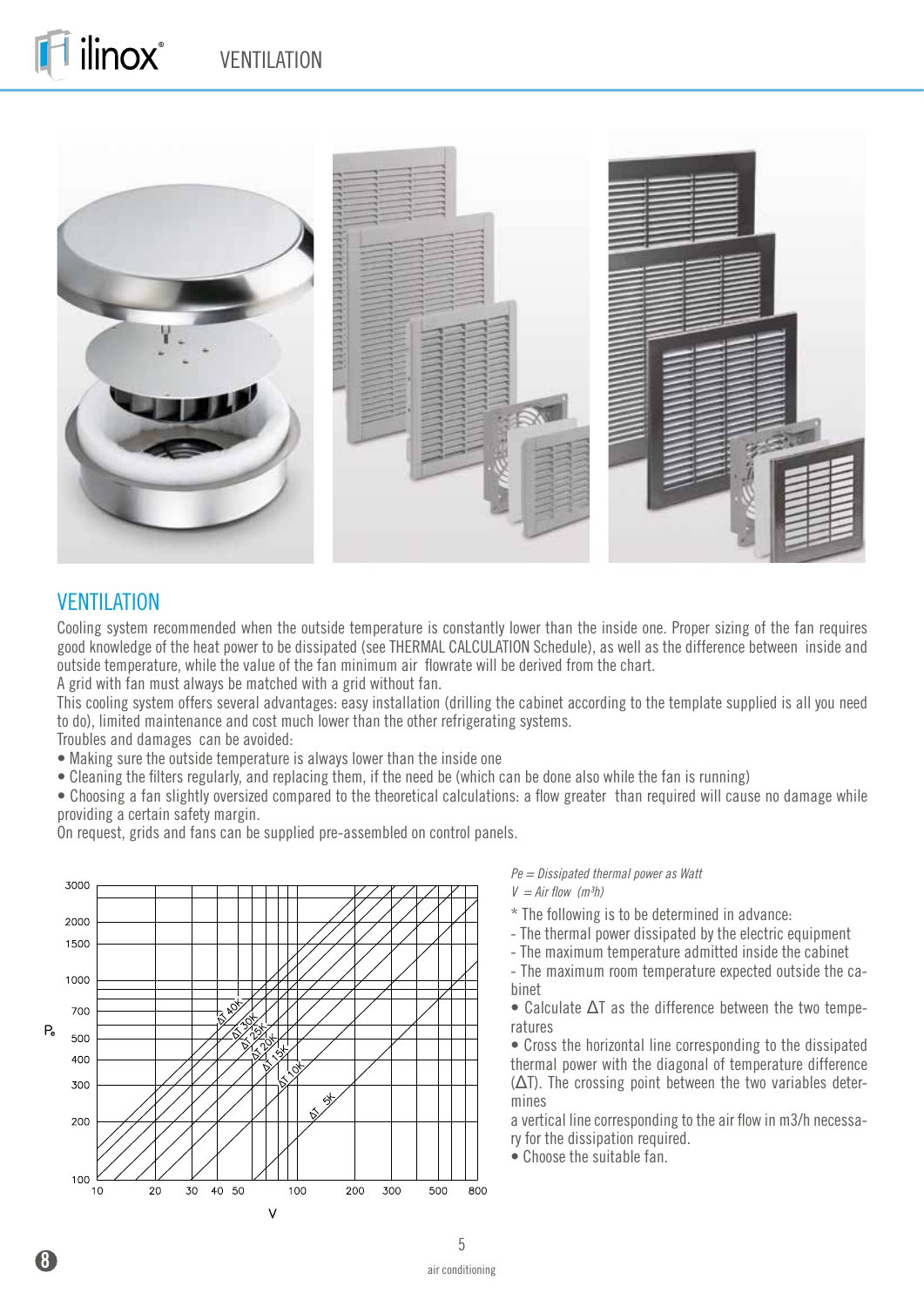VENTILATION

ilinox®

 $\overline{1}$ 



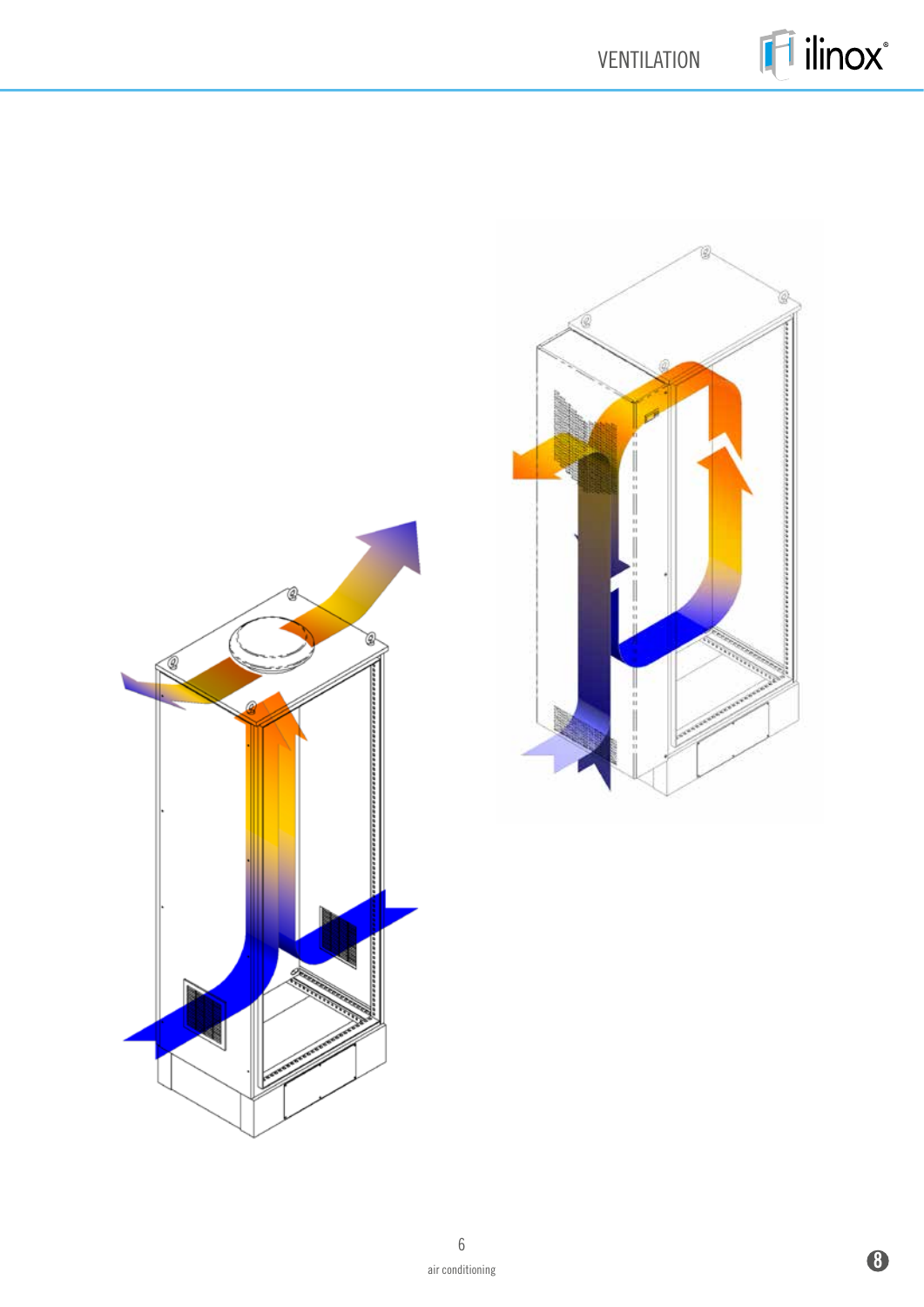





# AIR CONDITIONERS FOR WALL OR DOOR MOUNT SERIES **KJ**

#### STANDARD FEATURES AND EQUIPMENT:

- Optional grid and filter, easy to install
- Assembling from the outside
- Display on the whole range
- Outside enclosure made of AISI 304 s/s finely satin-finished and protected
- Inside frame made of sendzimir steel, with cut-proof sheet
- Easy connection by electrical connector
- Steam trap flanged to the inner structural frame, set on the bottom, outwards
- Anti-drip net
- IP 54 seal between conditioner and cabinet, according to CEI EN 60529 (CEI 70/1)
- Condensing battery with cleaning action
- Eco-coolant R134a
- Use and maintenance Manual
- Operating at 50/60 Hz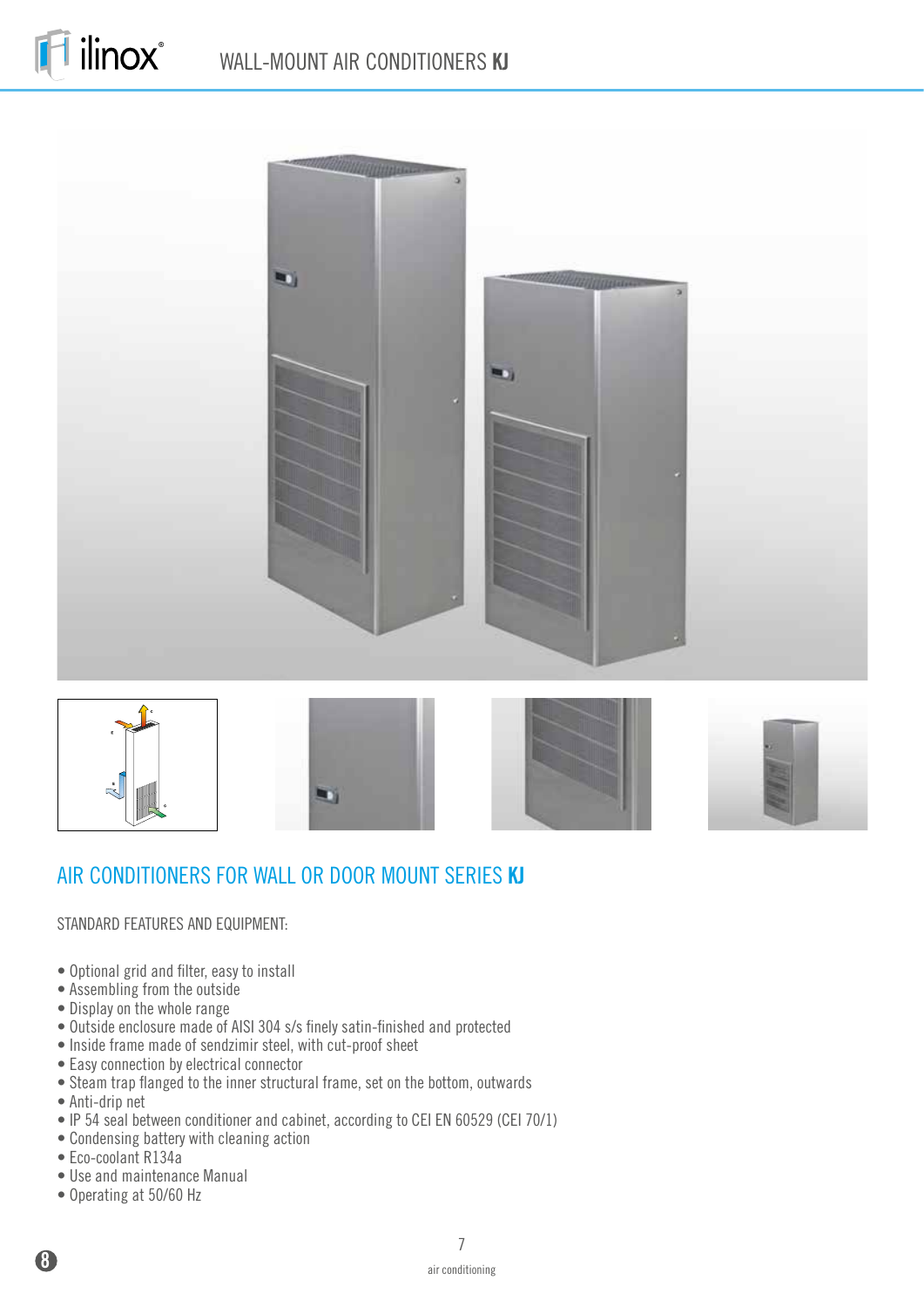

# WALL-MOUNT AIR CONDITIONERS **KJ**



Detailed drawings of drilling are available on the website www.ilinox.it

|          | Refrigerating yield<br><b>DIN3168</b> | Absorbed<br>power | Supply              | Max pick-up<br>current | <b>Fuses Gq</b> | <b>Noise</b> | Weight |
|----------|---------------------------------------|-------------------|---------------------|------------------------|-----------------|--------------|--------|
|          | W                                     | W                 | V                   | А                      | Α               | dB           | kg     |
| KJ04-230 | 330-350                               | 180-210           | 230<br>single-phase | $1.4 - 8.4$            | 4               | 62           | 20     |
| KJ05-230 | 510-540                               | 280-330           | 230<br>single-phase | $2.9 - 14.8$           | 6               | 67           | 30     |
| KJ09-230 | 800-840                               | 440-520           | 230<br>single-phase | $3.2 - 16.5$           | 6               | 68           | 30     |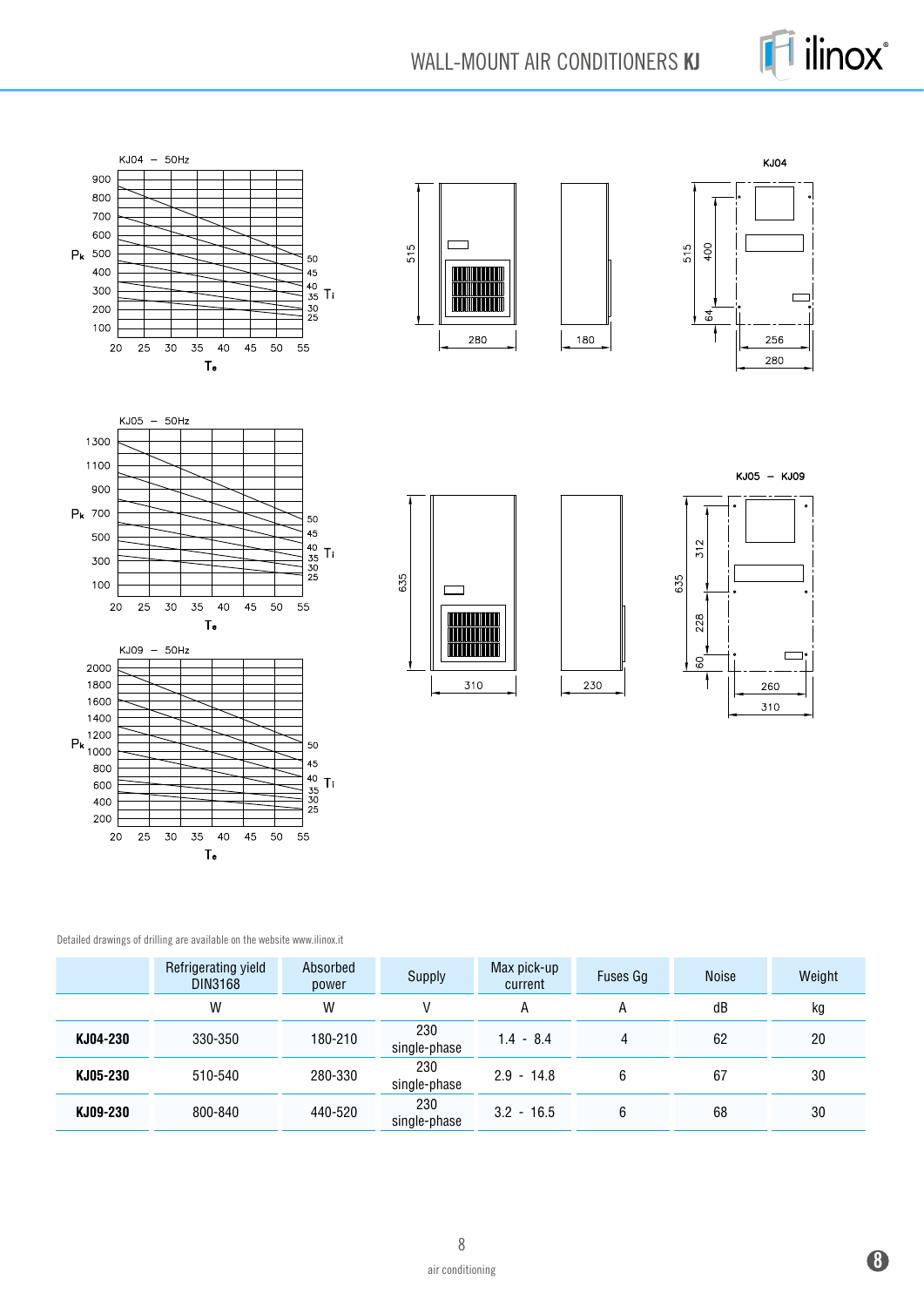



Detailed drawings of drilling are available on the website www.ilinox.it

|          | Refrigerating yield<br><b>DIN3168</b> | Absorbed<br>power | Max pick-up<br>Supply<br>current |              | Fuses Gg | <b>Noise</b> | Weight |
|----------|---------------------------------------|-------------------|----------------------------------|--------------|----------|--------------|--------|
|          | W                                     | W                 | V                                | Α            | Α        | dB           | kg     |
| KJ10-230 | 1000-1050                             | 550-640           | 230<br>single-phase              | $3.8 - 19.6$ | 6        | 70           | 45     |
| KJ15-230 | 1450-1520                             | 800-930           | 230<br>single-phase              | $4.2 - 26$   | 6        | 70           | 50     |
| KJ20-230 | 1900-2000                             | 1050-1220         | 230<br>single-phase              | $6.7 - 37$   | 10       | 70           | 50     |
| KJ20-400 | 1900-2000                             | 1220-1390         | 400 V 3-phase                    | $3.9 - 100$  | 20       | 70           | 50     |

REMARK : On demand item KJ20-400 can be realized in bi-phase version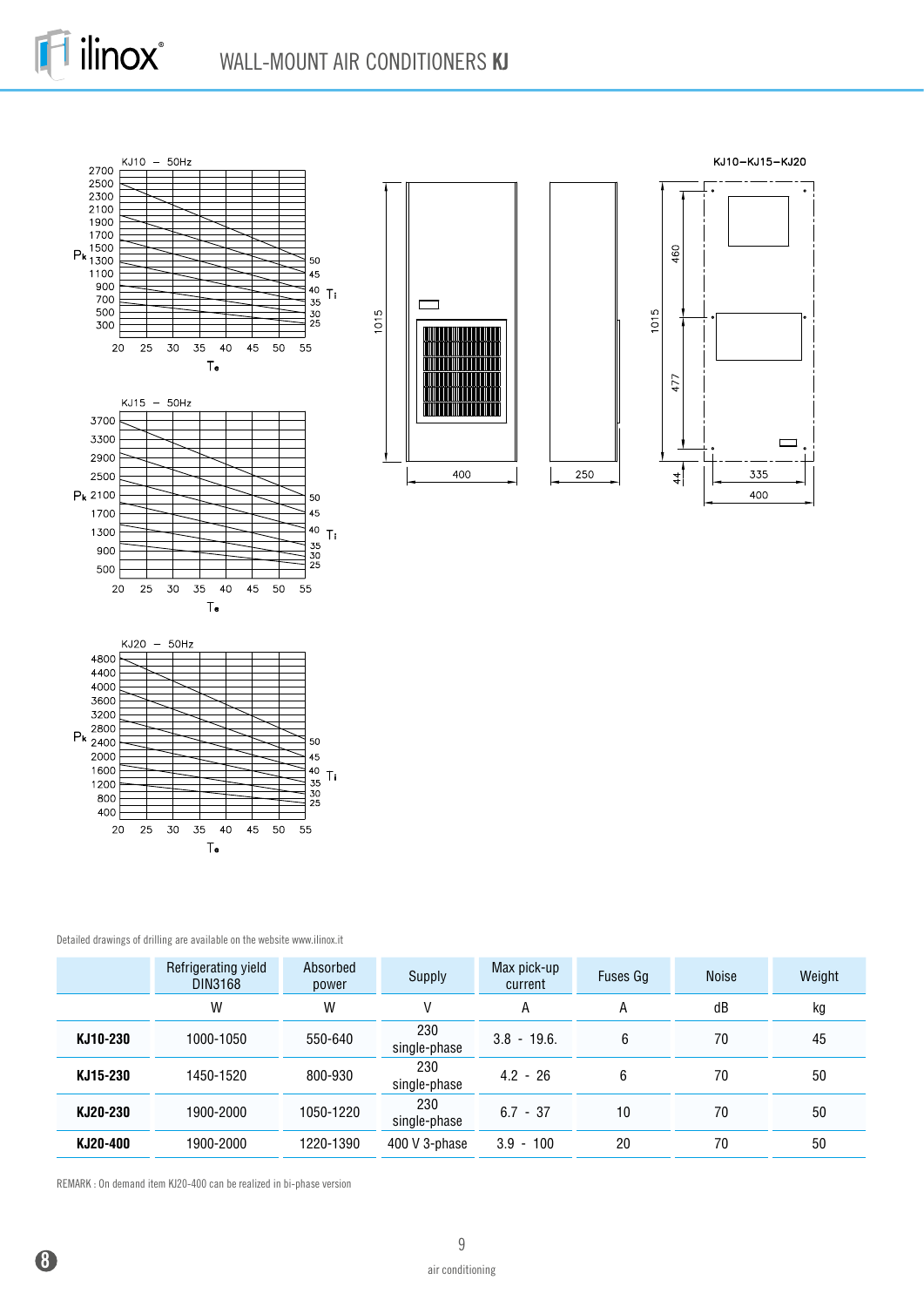

# WALL-MOUNT AIR CONDITIONERS **KJ**



Detailed drawings of drilling are available on the website www.ilinox.it

|          | Refrigerating yield<br>DIN3168 | Absorbed<br>power | Supply        | Max pick-up<br>current | <b>Fuses Ga</b> | <b>Noise</b> | Weight |
|----------|--------------------------------|-------------------|---------------|------------------------|-----------------|--------------|--------|
|          | W                              | W                 |               |                        |                 | dB           | kg     |
| KJ30-400 | 2800-2940                      | 1540-1800         | 400 V 3-phase | $2 - 10.5$             |                 | 70           | 65     |
| KJ40-400 | 3800-3990                      | 2090-2450         | 400 V 3-phase | $2.7 - 15.2$           |                 | 70           | 65     |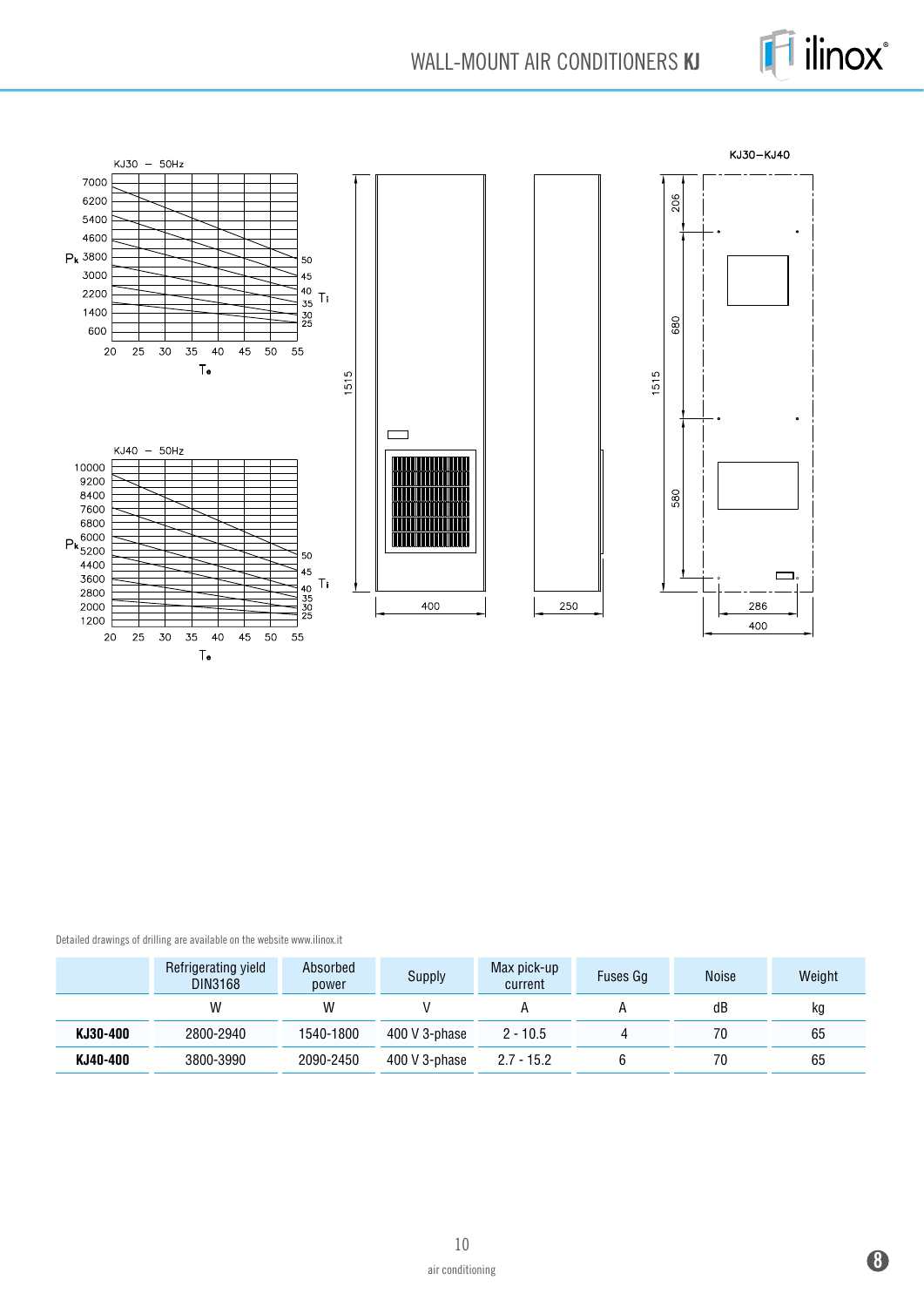









#### CONDITIONED SIDE PANEL **KF**

Designed to solve the side space-related problems in cabinets that are usually installed beside the machine or on skid, it is manufactured by state-of-the-art machines; easy installation, on either the right or the left of the cabinet, in place of the traditional side panel.

Standard characteristics and outfitting

- Outside enclosure, AISI 304 s/s execution, satin-finished and protected
- Inner frame, sendzimir steel sheet execution, with shear-proof flanging
- Integrated condensate evaporator
- RiNano coating on thee exchange battery
- Anti-drip net
- Digital temperature controller and indicator
- Alarm contact, over-temperature free potential
- IP54 seal between conditioner and cabinet inside, according to CEI EN 60529 (CEI 70/1)
- Coolant R134a
- Use and maintenance manual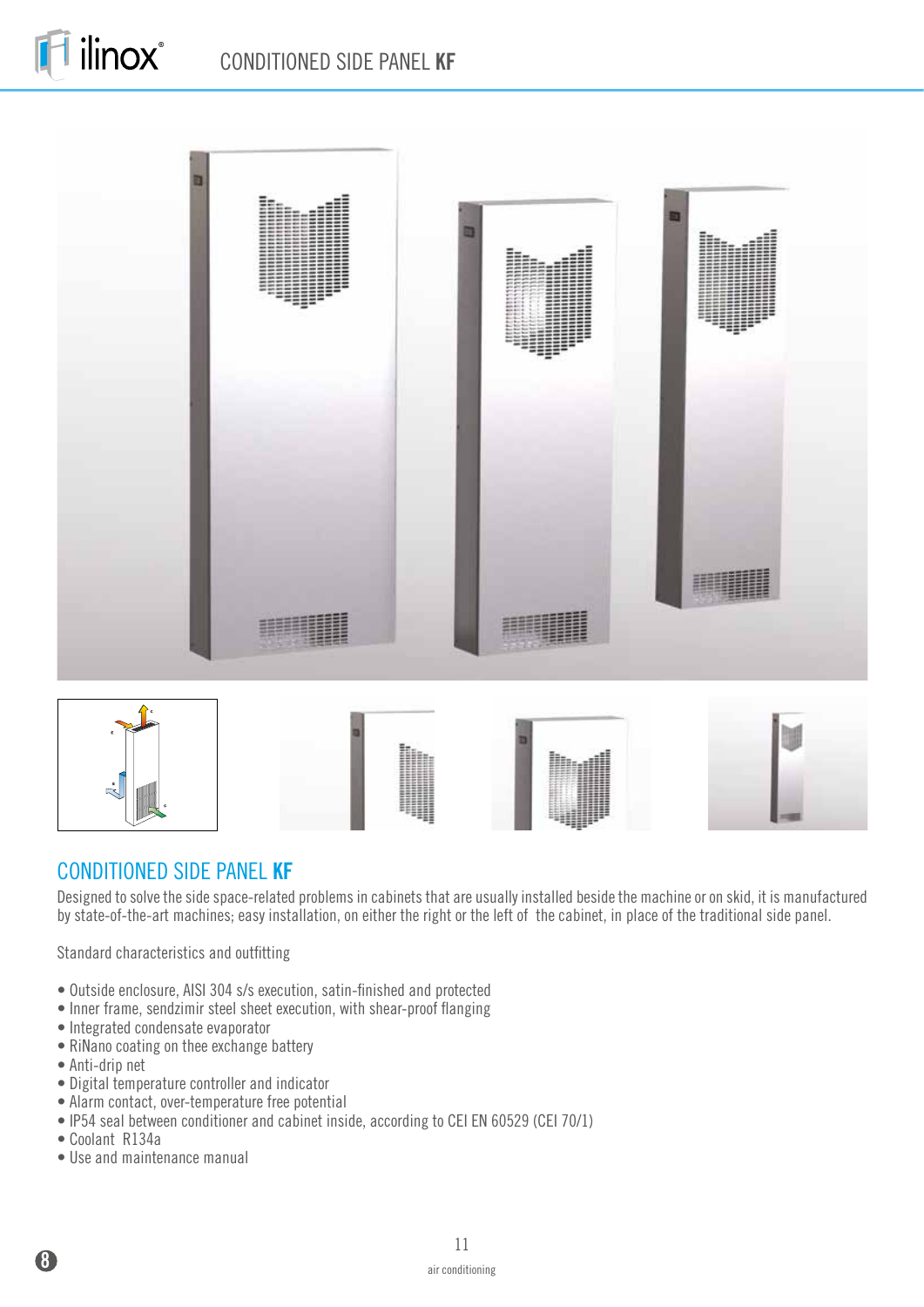









 $\qquad \qquad \Box$ 

|               |      | size |      | Refrigerating<br>vield DIN3168 | Supply                    |             | Absorbed<br>power L35<br>$L35 - DIN$<br>8168 |                | Max. current | <b>Starting</b><br>current |      | <b>Noise</b> | Weight | for side     |
|---------------|------|------|------|--------------------------------|---------------------------|-------------|----------------------------------------------|----------------|--------------|----------------------------|------|--------------|--------|--------------|
|               |      | mm   | W    |                                |                           |             | W                                            | $\overline{A}$ |              | $\overline{A}$             |      | <b>DB</b>    | Kg     |              |
| <b>ITEM</b>   | A    | B    |      | 50Hz 60Hz                      |                           | <b>50Hz</b> | 60Hz                                         | 50Hz           | 60Hz         | 50Hz                       | 60Hz |              |        |              |
| KF.1885MX-230 | 1808 | 457  | 1500 | 1550                           | 230 V - 50/60 Hz monofase | 910         | 1100                                         | 6              | 6,5          | 22                         | 24   | 70           | 55     | <b>MX85A</b> |
| KF.1885MX-400 | 1808 | 457  | 1500 | 1550                           | 400 V - 50/60 Hz trifase  | 910         | 1100                                         | 2,6            | 2,8          | 8,5                        | 9,2  | 70           | 55     | <b>MX85A</b> |
| KF.1886MX-230 | 1808 | 557  | 1500 | 1550                           | 230 V - 50/60 Hz monofase | 910         | 1100                                         | 6              | 6,5          | 22                         | 24   | 70           | 60     | MX86A        |
| KF.1886MX-400 | 1808 | 557  | 1500 | 1550                           | 400 V - 50/60 Hz trifase  | 910         | 1100                                         | 2,6            | 2,8          | 8,5                        | 9,2  | 70           | 60     | <b>MX86A</b> |
| KF.1888MX-230 | 1808 | 757  | 1500 | 1550                           | 230 V - 50/60 Hz monofase | 910         | 1100                                         | 6              | 6,5          | 22                         | 24   | 70           | 70     | MX88A        |
| KF.1888MX-400 | 1808 | 757  | 1500 | 1550                           | 400 V - 50/60 Hz trifase  | 910         | 1100                                         | 2,6            | 2,8          | 8,5                        | 9,2  | 70           | 70     | MX88A        |
| KF.2005MX-230 | 2008 | 457  | 1500 | 1550                           | 230 V - 50/60 Hz monofase | 910         | 1100                                         | 6              | 6,5          | 22                         | 24   | 70           | 56     | <b>MX05A</b> |
| KF.2005MX-400 | 2008 | 457  | 1500 | 1550                           | 400 V - 50/60 Hz trifase  | 910         | 1100                                         | 2,6            | 2,8          | 8,5                        | 9,2  | 70           | 56     | <b>MX05A</b> |
| KF.2006MX-230 | 2008 | 557  | 1500 | 1550                           | 230 V - 50/60 Hz monofase | 910         | 1100                                         | 6              | 6,5          | 22                         | 24   | 70           | 61     | MX06A        |
| KF.2006MX-400 | 2008 | 557  | 1500 | 1550                           | 400 V - 50/60 Hz trifase  | 910         | 1100                                         | 2.6            | 2,8          | 8,5                        | 9,2  | 70           | 61     | MX06A        |
| KF.2008MX-230 | 2008 | 757  | 1500 | 1550                           | 230 V - 50/60 Hz monofase | 910         | 1100                                         | 6              | 6,5          | 22                         | 24   | 70           | 75     | MX08A        |
| KF.2008MX-400 | 2008 | 757  | 1500 | 1550                           | 400 V - 50/60 Hz trifase  | 910         | 1100                                         | 2,6            | 2,8          | 8,5                        | 9,2  | 70           | 75     | MX08A        |
| KF.1885-230   | 1790 | 465  | 1500 | 1550                           | 230 V - 50/60 Hz monofase | 910         | 1100                                         | 6              | 6,5          | 22                         | 24   | 70           | 55     | CX85A        |
| KF.1885-400   | 1790 | 465  | 1500 | 1550                           | 400 V - 50/60 Hz trifase  | 910         | 1100                                         | 2,6            | 2,8          | 8,5                        | 9,2  | 70           | 55     | CX85A        |
| KF.1886-230   | 1790 | 565  | 1500 | 1550                           | 230 V - 50/60 Hz monofase | 910         | 1100                                         | 6              | 6,5          | 22                         | 24   | 70           | 60     | CX86A        |
| KF.1886-400   | 1790 | 565  | 1500 | 1550                           | 400 V - 50/60 Hz trifase  | 910         | 1100                                         | 2,6            | 2,8          | 8,5                        | 9,2  | 70           | 60     | CX86A        |
| KF.2005-230   | 1990 | 465  | 1500 | 1550                           | 230 V - 50/60 Hz monofase | 910         | 1100                                         | 6              | 6,5          | 22                         | 24   | 70           | 56     | CX05A        |
| KF.2005-400   | 1990 | 465  | 1500 | 1550                           | 400 V - 50/60 Hz trifase  | 910         | 1100                                         | 2,6            | 2,8          | 8,5                        | 9,2  | 70           | 56     | CX05A        |
| KF.2006-230   | 1990 | 565  | 1500 | 1550                           | 230 V - 50/60 Hz monofase | 910         | 1100                                         | 6              | 6,5          | 22                         | 24   | 70           | 61     | CX06A        |
| KF.2006-400   | 1990 | 565  | 1500 | 1550                           | 400 V - 50/60 Hz trifase  | 910         | 1100                                         | 2.6            | 2.8          | 8.5                        | 9.2  | 70           | 61     | CX06A        |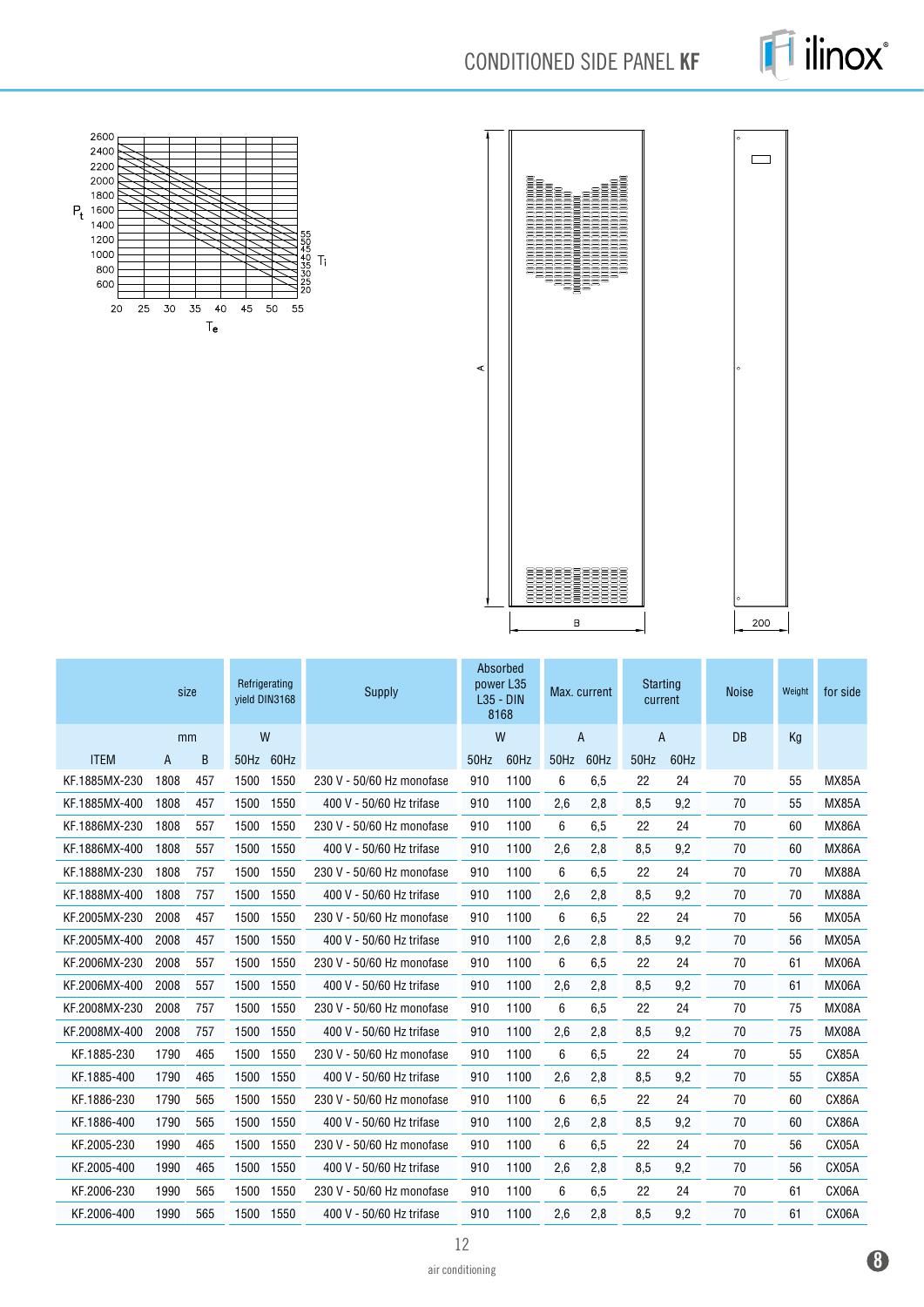



#### PELTIER-EFFECT THERMAL MODULES SERIES **PELTIER KP**

The thermoelectric technology adopted on the air conditioners for electric/electronic panels in industrial applications, is based on the principle of the Peltier-effect heat pumps.

Unlike conventional compressor-based cooling/conditioning systems, the Peltier effect is obtained electronically without using gas such as the CFC or others. The main benefits of the thermoelectric system compared to the traditional compressor-based ones are the following:

• Reliability: no mechanical moving parts, since they are electronic, therefore they are not subject to wear or to exhaustion of the charge

• Limited size and weight: ideal where weight and overall dimensions of the dissipating refrigerating system are important for proper

working of the system as a whole.

• High protection degree: the thermoelectric system allows IP 55 protection degree to be achieved for the devices inside the board.

• Versatility: the thermoelectric units delivered by our company are pre-arranged for conditioning/heating, both in automatic -adding a thermostat - and manual mode -adding a push button.

• Easy installation: semi-recessed mounting and 24 Volt D.C. power supply allow immediate installation in electric/electronic Panels, including small-sized ones.

The choice of the most appropriate model can be facilitated by the chart below: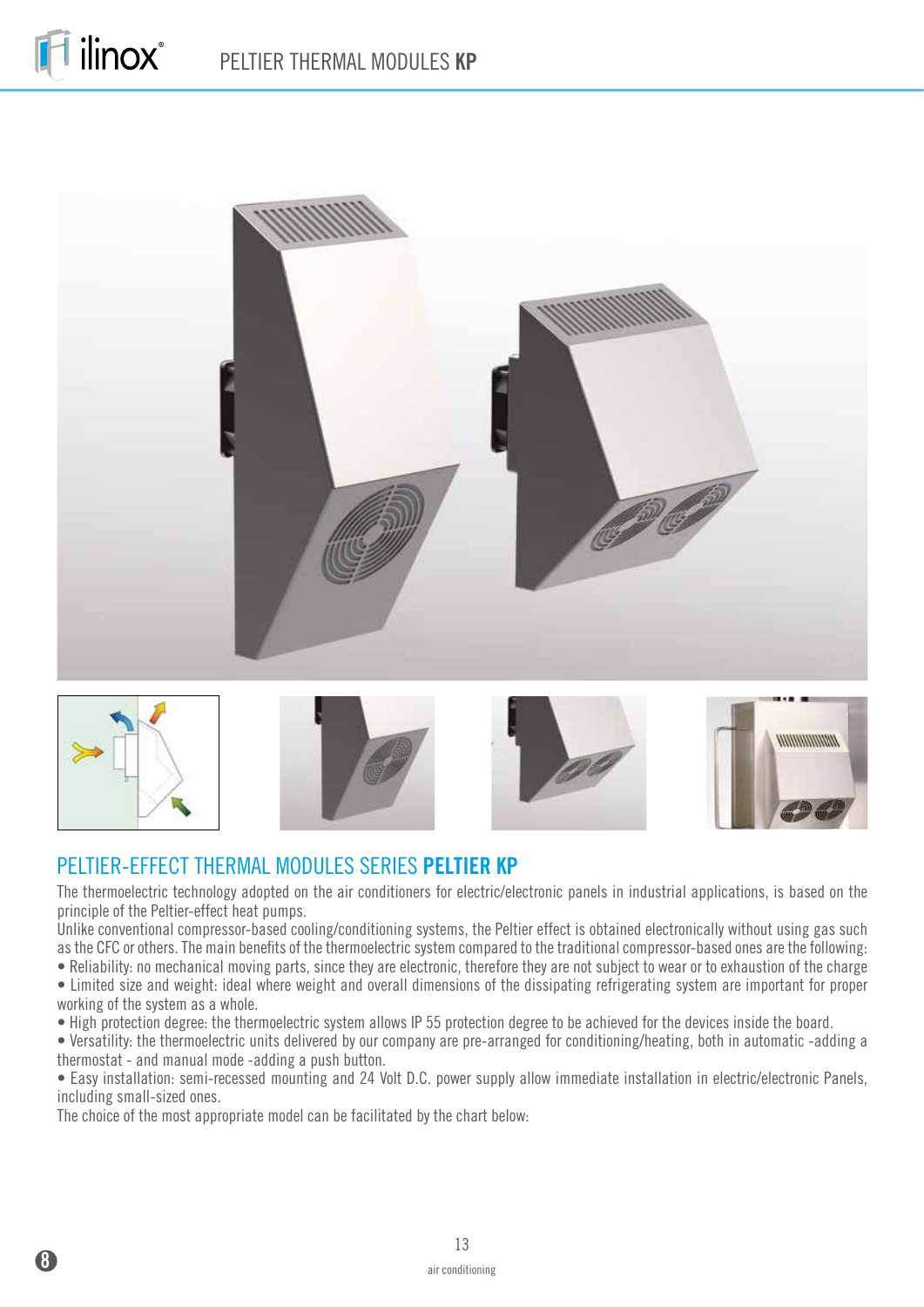

PELTIER THERMAL MODULES **KP**









| <b>ITEM</b>   | Refrigeratintg<br>yield DIN3168 | Supply               | Absorbed power et max.<br>vield | Current              | Set point                      | <b>Noise</b> | Weigh |
|---------------|---------------------------------|----------------------|---------------------------------|----------------------|--------------------------------|--------------|-------|
|               | W                               |                      | W                               | A                    | min<br>max                     | DB           | Kg    |
|               |                                 |                      |                                 | <b>Max</b><br>pickup | °C                             |              |       |
| <b>KPE050</b> | 50                              | $24 V \pm 15\%$ - DC | 98                              | 4.1                  | 30<br>$\overline{\phantom{0}}$ | 43           | 5,5   |



| <b>ITEM</b>   | Refrigeratintg<br>yield DIN3168 | Supply               | Absorbed power et max.<br>vield | Current    |        | Set point |              | <b>Noise</b> | Weigh |
|---------------|---------------------------------|----------------------|---------------------------------|------------|--------|-----------|--------------|--------------|-------|
|               | W                               |                      | W                               | A          |        | min       | max          | DB           | Kg    |
|               |                                 |                      |                                 | <b>Max</b> | pickup | °C        |              |              |       |
| <b>KPE100</b> | 100                             | $24 V \pm 15\%$ - DC | 188                             | 7.8        | 10     | 30        | $30 \div 50$ | 55           |       |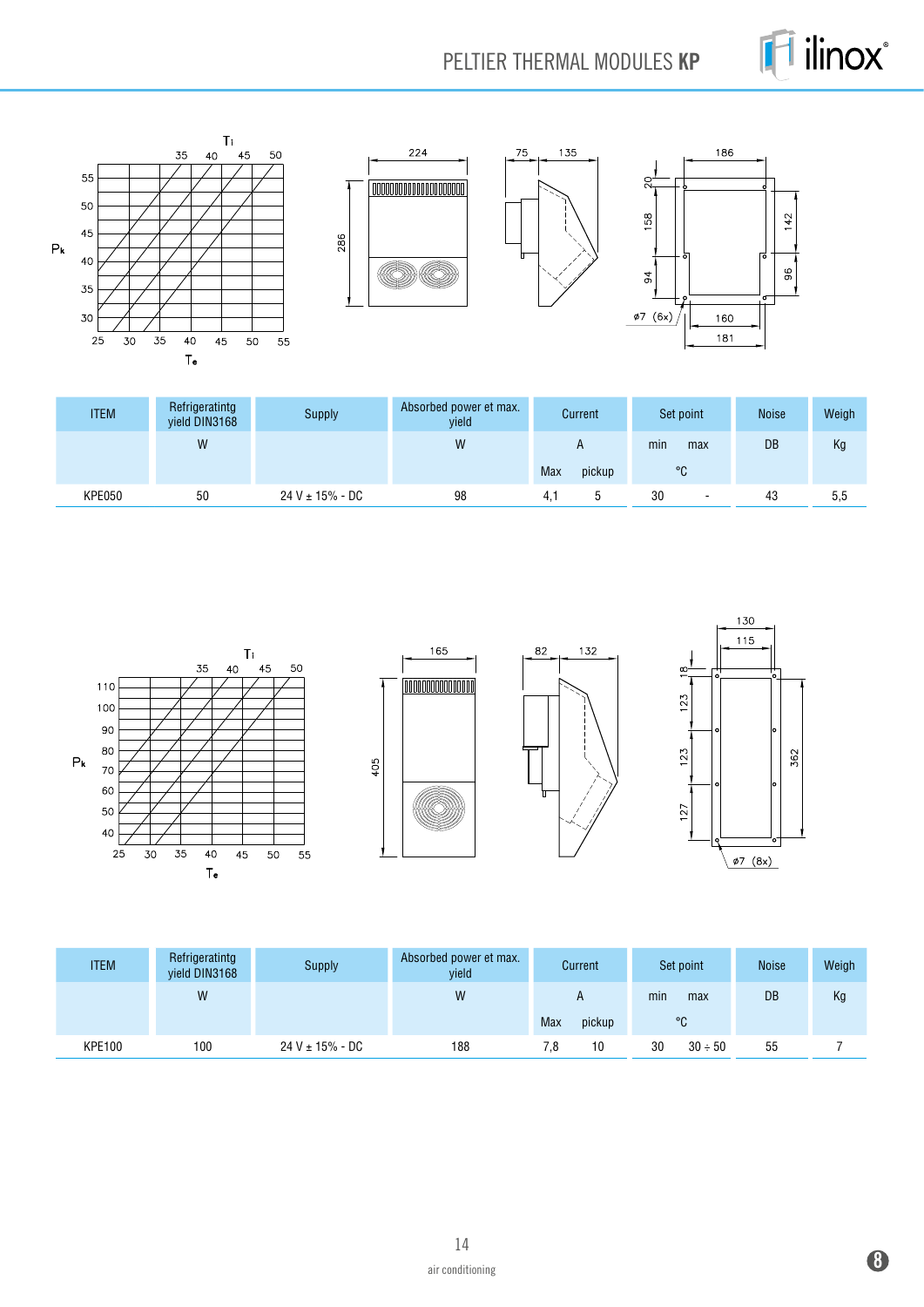





#### VENTILATION UNITS SERIES **KV - KG**

#### STANDARD FEATURES AND OUTFITTING

• Protection degree IP54

• Grid inner body made of ABS plastic, self-extinguishing according to UL94V-O, resistant to temperatures ranging from 10°C to +70°C, colour RAL7032

• Outside grids with shutters type slot for condensate drainage; available both in EN 1.4301 (AISI 304) s/s finely satin-finished and protected, and ABS plastic self-extinguishing according to UL94V-O, resistant to temperatures from 10°C to +70°C, colour RAL 7032.

- Filters: fit for retaining powders of granulometry up to 10 micron.
- Axial fans with conveyor, grids and filter, working in intake and extraction mode (see table).
- Motor set on ball bearings, non-stop running for 30.000 h. h.
- Compliant with CEI 17-13/1 (IEC439-1), CEI 61-28 (IEC342-1).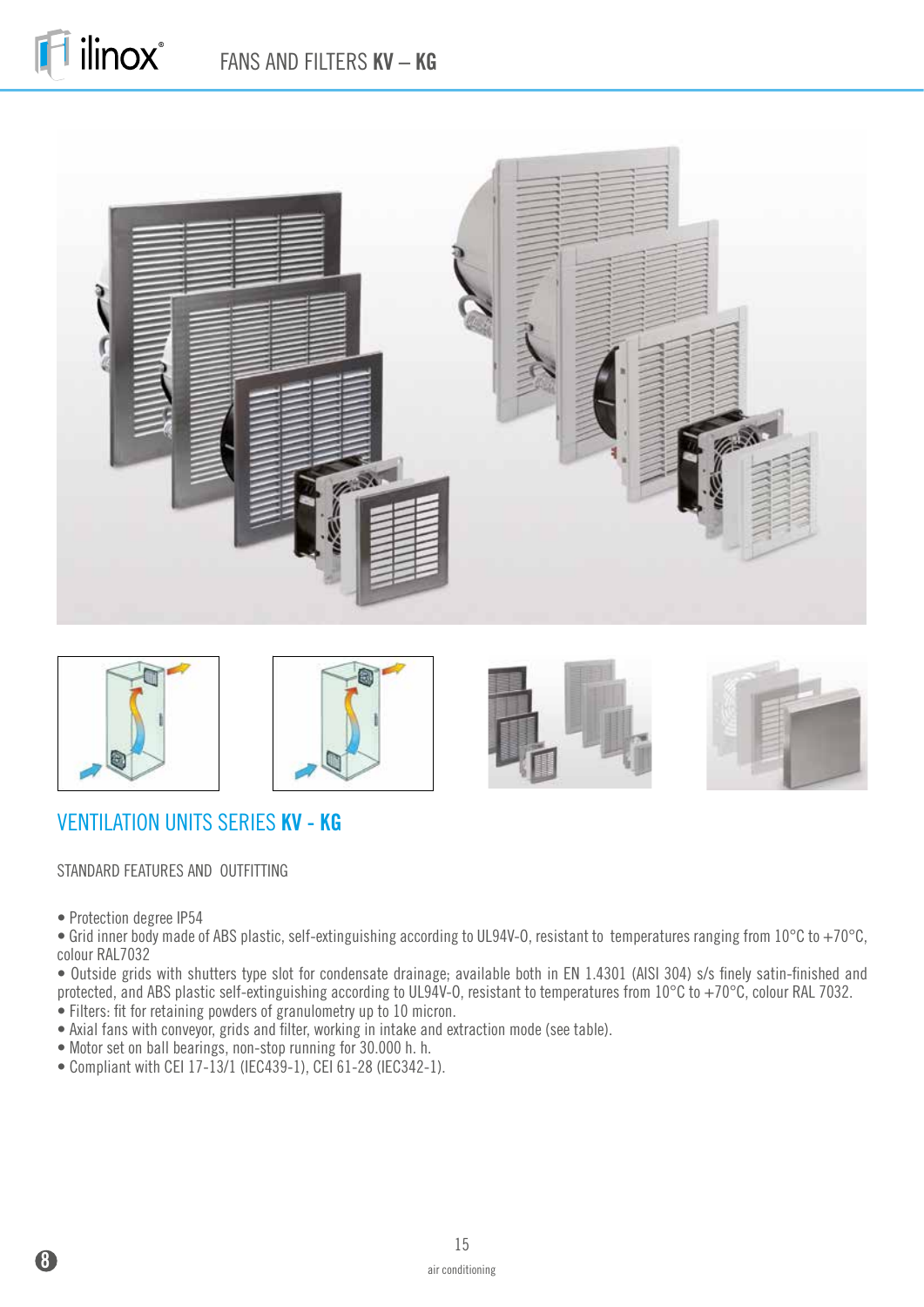

|             |                   |         |           |       |           |              |        | Air flow |          |                 |
|-------------|-------------------|---------|-----------|-------|-----------|--------------|--------|----------|----------|-----------------|
|             | Opration          | Voltage | frequency | Power | Abroption | <b>Noise</b> | Revol. | free     | w/filter | <b>Material</b> |
| <b>ITEM</b> | $\overline{A}$    | (V)     | (Hz)      | (W)   | (A)       | (dB)         | (RPM)  | (m3/h)   | (m3/h)   |                 |
| KV10P/220   | Intake/Extraction | 220     | 50/60     | 13    | 0,10      | 30           | 2400   | 24       | 14       | ABS             |
| KV10P/110   | Intake/Extraction | 110     | 50/60     | 13    | 0,14      | 30           | 2400   | 24       | 14       | ABS             |
| KV10P/24    | Intake/Extraction | 24      | DC        | 4     | 0,16      | 35           | 2400   | 24       | 14       | ABS             |
| KV10A/220   | Intake/Extraction | 220     | 50/60     | 13    | 0,10      | 30           | 2400   | 24       | 14       | ABS+INOX        |
| KV10A/110   | Intake/Extraction | 110     | 50/60     | 13    | 0,14      | 30           | 2400   | 24       | 14       | ABS+INOX        |
| KV10A/24    | Intake/Extraction | 24      | DC        | 4     | 0,16      | 35           | 2400   | 24       | 14       | ABS+INOX        |
| KV12P/220   | Intake/Extraction | 220     | 50/60     | 22    | 0,14      | 43           | 2850   | 55       | 40       | ABS             |
| KV12P/110   | Intake/Extraction | 110     | 50/60     | 22    | 0,26      | 43           | 2850   | 55       | 40       | ABS             |
| KV12P/24    | Intake/Extraction | 24      | DC        | 13    | 0,37      | 45           | 2850   | 55       | 40       | ABS             |
| KV12A/220   | Intake/Extraction | 220     | 50/60     | 22    | 0,14      | 43           | 2850   | 55       | 40       | ABS+INOX        |
| KV12A/110   | Intake/Extraction | 110     | 50/60     | 22    | 0,26      | 43           | 2850   | 55       | 40       | ABS+INOX        |
| KV12A/24    | Intake/Extraction | 24      | DC        | 13    | 0,37      | 45           | 2850   | 55       | 40       | ABS+INOX        |
| KV14P/220   | Intake/Extraction | 220     | 50/60     | 40    | 0,17      | 53           | 2800   | 230      | 180      | ABS             |
| KV14P/110   | Intake/Extraction | 110     | 50/60     | 40    | 0,34      | 53           | 2800   | 230      | 180      | ABS             |
| KV14P/24    | Intake/Extraction | 24      | DC        | 26    | 1,08      | 61           | 2800   | 230      | 180      | ABS             |
| KV14PM/220I | Intake            | 220     | 50/60     | 70    | 0,40      | 65           | 2775   | 370      | 250      | ABS             |
| KV14PM/220E | Extraction        | 220     | 50/60     | 70    | 0,40      | 65           | 2775   | 370      | 250      | ABS             |
| KV14A/220   | Intake/Extraction | 220     | 50/60     | 40    | 0,17      | 53           | 2800   | 230      | 180      | ABS+INOX        |
| KV14A/110   | Intake/Extraction | 110     | 50/60     | 40    | 0,34      | 53           | 2800   | 230      | 180      | ABS+INOX        |
| KV14A/24    | Intake/Extraction | 24      | DC        | 26    | 1,08      | 61           | 2800   | 230      | 180      | ABS+INOX        |
| KV14AM/220I | Intake            | 220     | 50/60     | 70    | 0,40      | 65           | 2775   | 370      | 250      | ABS+INOX        |
| KV14AM/220E | Extraction        | 220     | 50/60     | 70    | 0,40      | 65           | 2775   | 370      | 250      | ABS+INOX        |
| KV20P/220I  | Intake            | 220     | 50/60     | 70    | 0,40      | 65           | 2775   | 500      | 370      | <b>ABS</b>      |
| KV20P/220E  | Extraction        | 220     | 50/60     | 70    | 0,40      | 65           | 2775   | 500      | 370      | ABS             |
| KV20P/110I  | Intake            | 110     | 50/60     | 70    | 0,55      | 65           | 2775   | 500      | 370      | ABS             |
| KV20P/110E  | Extraction        | 110     | 50/60     | 70    | 0,55      | 65           | 2775   | 500      | 370      | ABS             |
| KV20PM/220I | Intake            | 220     | 50/60     | 130   | 0,55      | $72\,$       | 2685   | 630      | 470      | ABS             |
| KV20PM/220E | Extraction        | 220     | 50/60     | 130   | 0,55      | 72           | 2685   | 630      | 470      | ABS             |
| KV20A/220I  | Intake            | 220     | 50/60     | 70    | 0,40      | 65           | 2775   | 500      | 370      | ABS+INOX        |
| KV20A/220E  | Extraction        | 220     | 50/60     | 70    | 0,40      | 65           | 2775   | 500      | 370      | ABS+INOX        |
| KV20A/110I  | Intake            | 110     | 50/60     | 70    | 0,55      | 65           | 2775   | 500      | 370      | ABS+INOX        |
| KV20A/110E  | Extraction        | 110     | 50/60     | 70    | 0,55      | 65           | 2775   | 500      | 370      | ABS+INOX        |
| KV20AM/220I | Intake            | 220     | 50/60     | 130   | 0,55      | 72           | 2685   | 630      | 470      | ABS+INOX        |
| KV20AM/220E | Extraction        | 220     | 50/60     | 130   | 0,55      | 72           | 2685   | 630      | 470      | ABS+INOX        |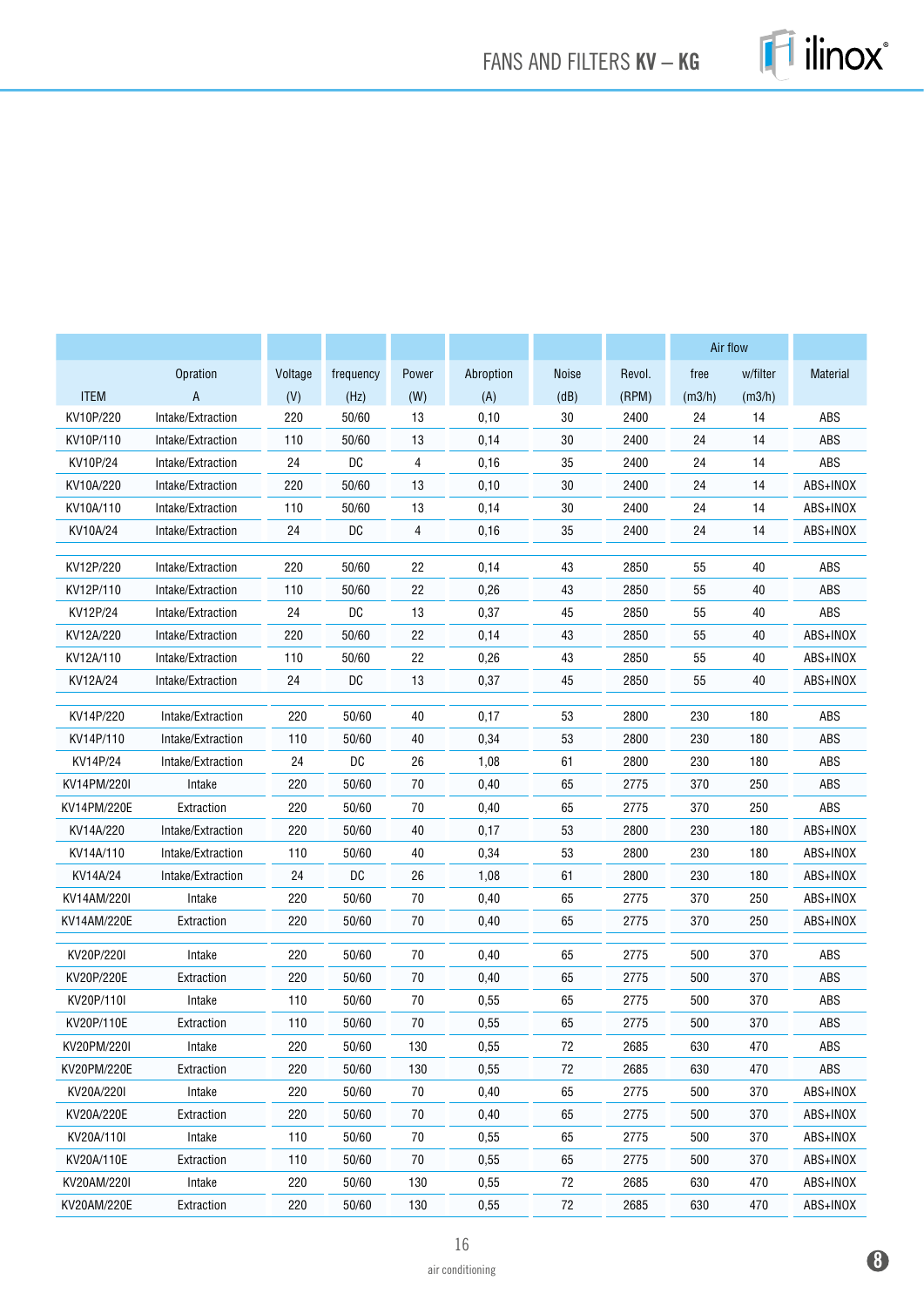# FILTERS

#### STANDARD FEATURES AND OUTFITTING

• Protection degree IP54

• Grid inner body made of ABS plastic, self-extinguishing according to UL94V-O, resistant to temperatures ranging from 10°C to +70°C, colour RAL7032

• Outside grids with shutters type slot for condensate drainage; available both in EN 1.4301 (AISI 304) s/s finely satin-finished and protected, and ABS plastic self-extinguishing according to UL94V-O, resistant to temperatures from 10°C to +70°C, colour RAL 7032.

 $\omega$ 

 $\mathsf{C}$ 

• Filters: fit for retaining powders of granulometry up to 10 micron.

• Compliant with CEI 17-13/1 (IEC439-1), CEI 61-28 (IEC342-1).





ц.



#### FAN DIMENSIONS DATA

| Model        | Α   | B   | C   | D   | E   | Kg   | F.  | G   | Ø                        |
|--------------|-----|-----|-----|-----|-----|------|-----|-----|--------------------------|
| KV10P        | 114 | 114 | 4   | 53  | 90  | 0,3  | 92  |     |                          |
| KV10A        | 116 | 116 | 4   | 53  | 90  | 0,38 | 92  |     | $\overline{\phantom{0}}$ |
| KV12P        | 150 | 150 | 5,5 | 71  | 124 | 0,78 | 125 | 131 | 4,5                      |
| <b>KV12A</b> | 152 | 152 | 5,5 | 71  | 124 | 0,78 | 125 | 131 | 4,5                      |
| KV14P        | 250 | 250 | 5,5 | 118 | 180 | 1,6  | 224 | 234 | 4,5                      |
| KV14A        | 252 | 252 | 5,5 | 118 | 180 | 1,6  | 224 | 234 | 4,5                      |
| KV20P        | 325 | 325 | 6,5 | 145 | 284 | 3    | 291 | 302 | 4,5                      |
| KV20A        | 327 | 327 | 6,5 | 145 | 284 | 3    | 291 | 302 | 4,5                      |

#### FILTERING UNIT DIMENSIONS DATA

| <b>Model</b> | A   | B   | C   | D  | E   | Kg   | F   | G                        | Passaggio<br>utile $cm2$ | Ø   |
|--------------|-----|-----|-----|----|-----|------|-----|--------------------------|--------------------------|-----|
| KCGEP10P     | 114 | 114 | 4   | 12 | 90  | 0,06 | 92  | ٠                        | 45                       | ۰   |
| KCGEP10A     | 116 | 116 | 4   | 12 | 90  | 0,22 | 92  | $\overline{\phantom{0}}$ | 45                       | ۰   |
| KCGEP12P     | 150 | 150 | 5,5 | 25 | 124 | 0,16 | 125 | 131                      | 90                       | 4,5 |
| KCGEP12A     | 152 | 152 | 5,5 | 25 | 124 | 0,35 | 125 | 131                      | 90                       | 4,5 |
| KCGEP14P     | 250 | 250 | 5,5 | 24 | 220 | 0,42 | 224 | 234                      | 300                      | 4,5 |
| KCGEP14A     | 252 | 252 | 5,5 | 24 | 220 | 0,91 | 224 | 234                      | 300                      | 4,5 |
| KCGEP20P     | 325 | 325 | 6,5 | 28 | 284 | 0,64 | 291 | 302                      | 480                      | 4,5 |
| KCGEP20A     | 327 | 327 | 6,5 | 28 | 284 | 1,47 | 291 | 302                      | 480                      | 4,5 |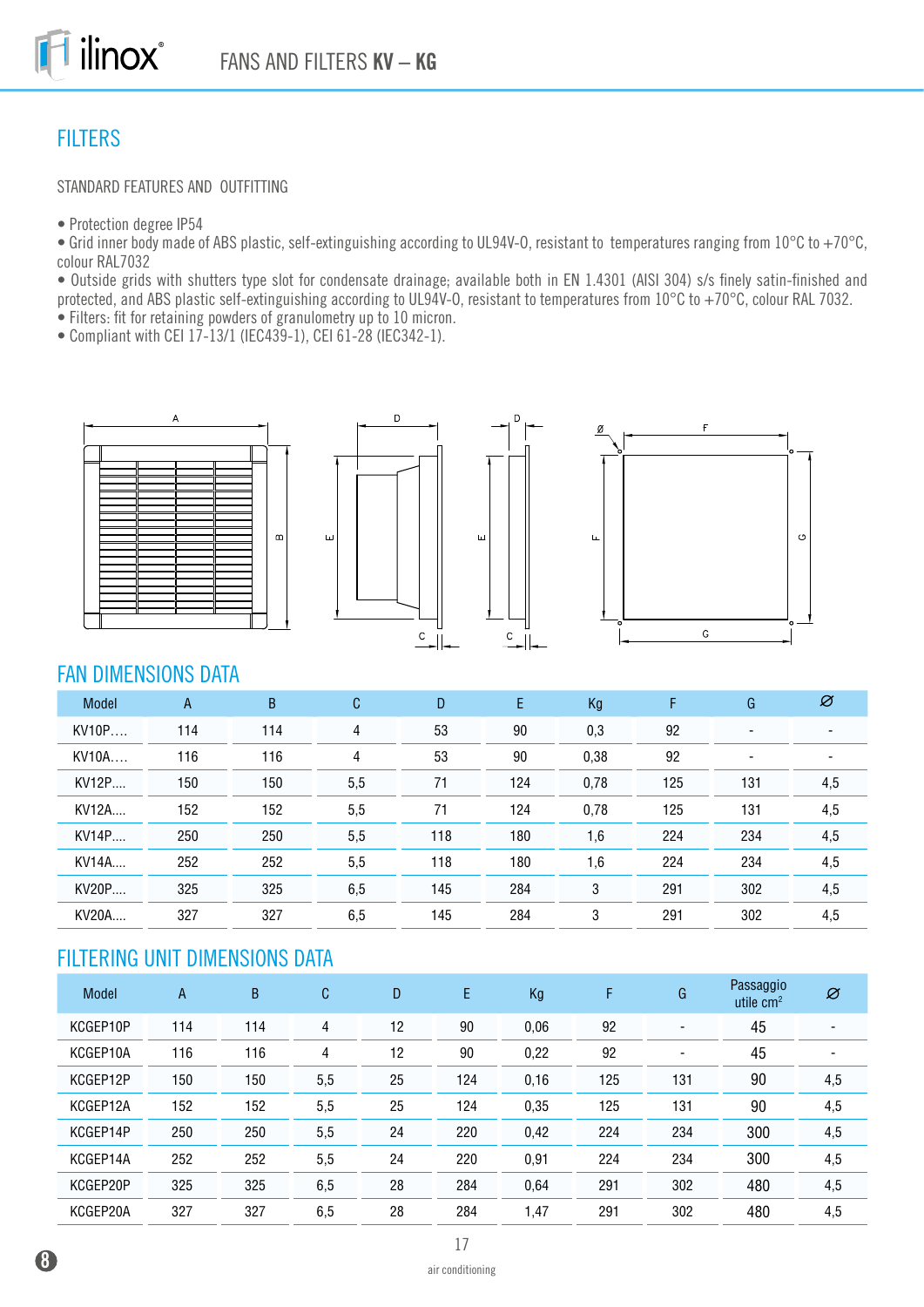

PROTECTION CASINGS **KL**





#### STAINLESS STEEL LABYRINTH CASING SERIES **KL**

EN 1.4301 (AISI 304) S/S casing, upward air inflow, for application on grids, thus assuring improved splash protection. A kit to achieve protection degree IP55 is included in the package.



| Model   | А   | в   | C   |
|---------|-----|-----|-----|
| KL10-55 | 180 | 180 | 32  |
| KL12-55 | 215 | 210 | 36  |
| KL14-55 | 320 | 340 | 64  |
| KL20-55 | 390 | 400 | 100 |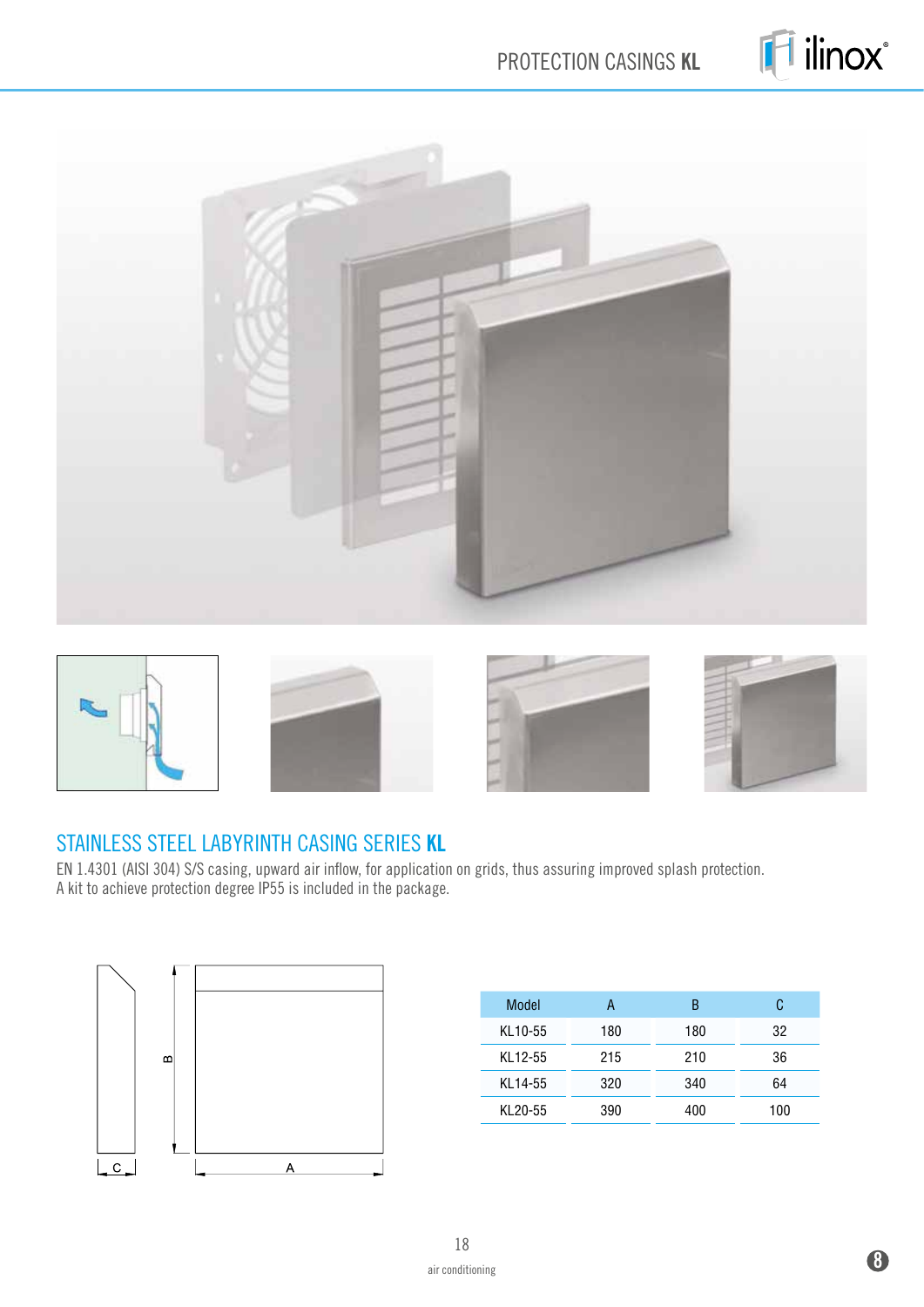# ilinox®











#### ROOF MOUNT VENTILATING UNITS SERIES **KR**

For use when cabinet ventilation through the roof is practical and cost-effective. Extraction mode operation. Easy installation, except for the filter pack it is accommodated inside the roof unit itself.

The outside casing is made of EN 1.4301 (AISI 304 ) or of EN.1.4404 (AISI316L) stainless steel, finely satin-finished.

The single phase motor is engineered for high performance but low noise levels.

Centrifual axial fan set on ball bearings, to maintain high efficiency even with high levels of static pressure (poor conditions of filters) The whole system features IP45 or IP55 protection degree depending on the filter in use, and meets the essential requirements of Directive on Machinery 89/392/CE and the European standards UNI EN 292 part I, II; UNI EN 294; CEI 44-5 and 6 (IEC 204-1 and 2).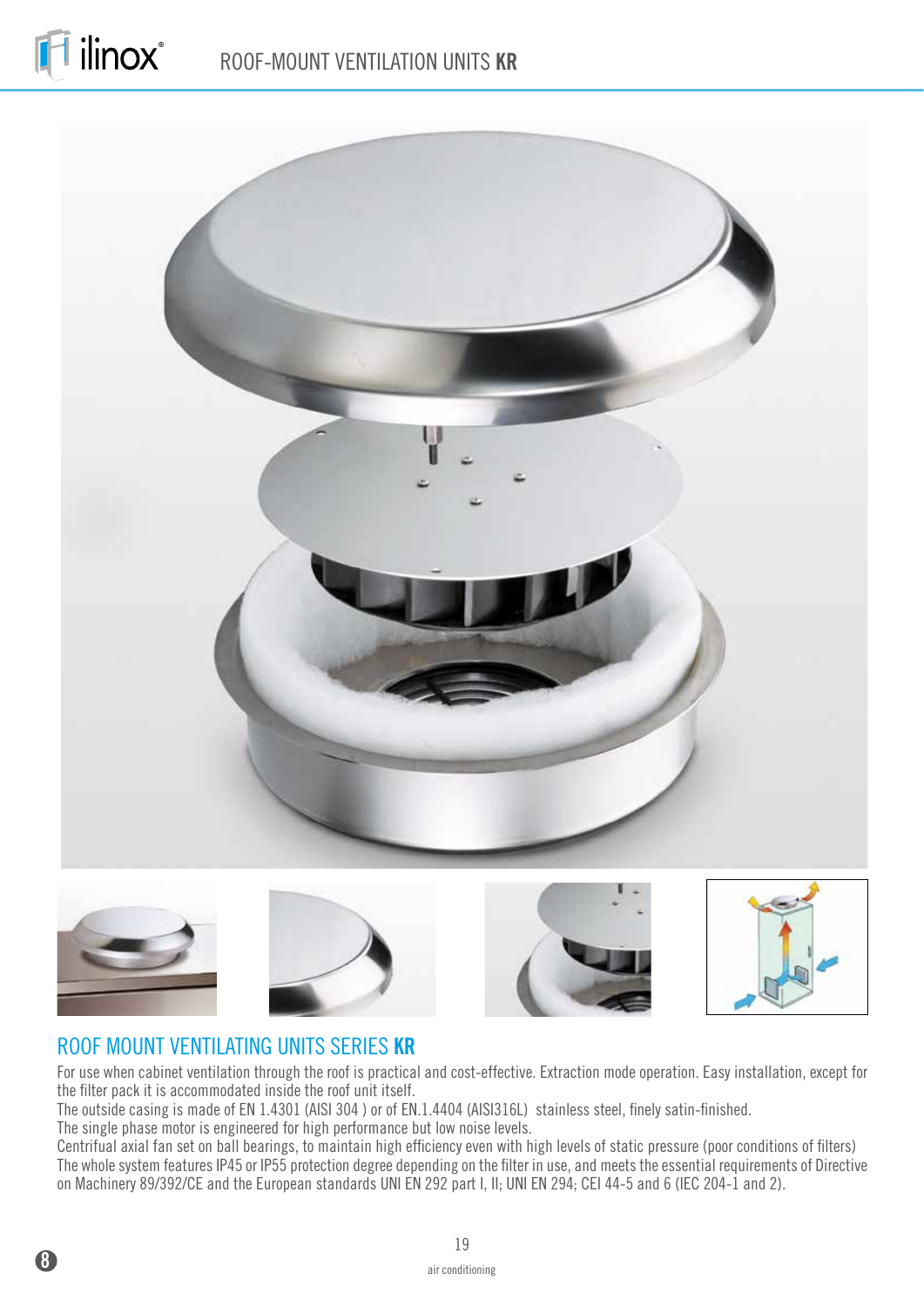

# ROOF-MOUNT VENTILATION UNITS **KR**







 $V = Air flow (m<sup>3</sup>h)$ *Ps = pressione statica in mm. di colonna d'acqua*

| Model               |      | KR20/45 | KR20/55 |
|---------------------|------|---------|---------|
| Supply voltage      | V    | 230     | 230     |
| Frequency           | Hz   | 50/60   | 50/60   |
| Absorbed current    | А    | 0.25    | 0.25    |
| Door (free suction) | m3/h | 430     | 430     |
| Rpm                 | Rpm  | 2550    | 2550    |
| Noise               | dBA  | 64      | 64      |
| Max. temperature    | °C   | 50      | 50      |
| Protection degree   | IP   | 45      | 55      |

#### ROOF MOUNT EXTRACTION FAN

The unit can be delivered without motor, protection degree IP55, to be used simply as filter. To increase the air flow and when a high protection degree is not required (max IP23), the filtering units can be avoided. Without filters it becomes an effective natural aeration system. Waterproofing is assured by the labyrinth system.



#### SPARE FELTS

| ITFM.     | For article        | <b>Protection degree</b> |
|-----------|--------------------|--------------------------|
| KFKR20/45 | KRG20/45 - KR20/45 | IP45                     |
| KFKR20/55 | KRG20/55 - KR20/55 | IP <sub>55</sub>         |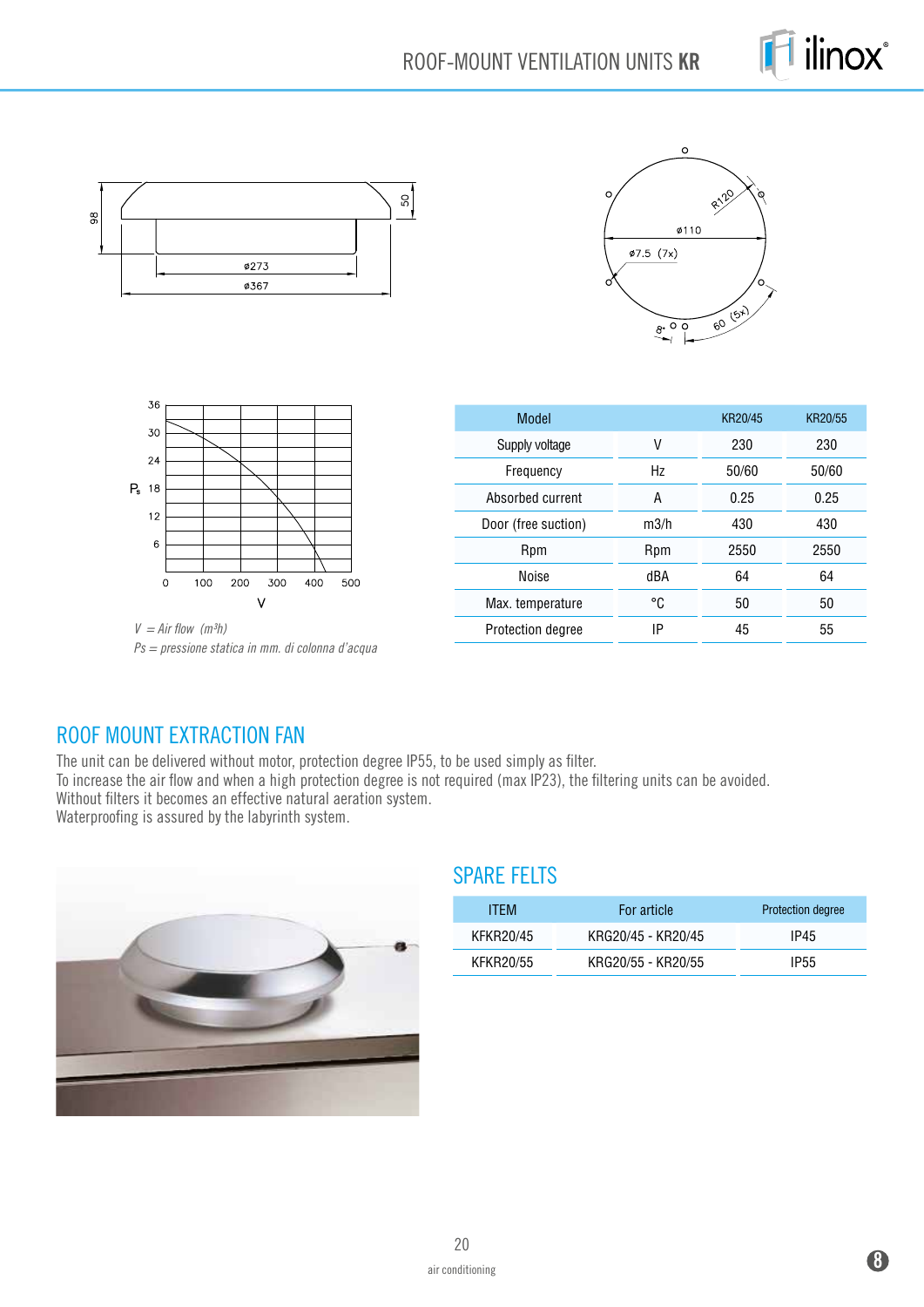### ANTI-CONDENSATE HEATERS **RH**

Engineered to prevent condensate building-up inside the control boards and to keep the inside temperature has to be kept higher than the outside one. The heaters featuring capacity 250 and 400 W are equipped with a temperature control device for protection from overheating due to fan failure.

All models require vertical setup and are equipped with clips for fixing on 35mm DIN guide.

The radiator body is made of anodized aluminium section bars.

Certifications: CE, VDE and UL (file N° E150057)

Protection degree IP20

|               | <b>RH060</b>   | <b>RH100</b>   | <b>RH150</b>   | <b>RH250</b>     | <b>RH400</b>     |
|---------------|----------------|----------------|----------------|------------------|------------------|
| Thermal power | 60 W           | 100 W          | 150 W          | 250 W            | 400 W            |
| Max Amperage  | 120-240V AC/DC | 120-240V AC/DC | 120-240V AC/DC | 230V AC 50/60 Hz | 230V AC 50/60 Hz |
| Lenght        | 140            | 140            | 220            | 182              | 222              |
| Weight        | 0.40 Kg        | $0.50$ Kg      | 0.70 Kg        | 1.10 Kg          | ∣.40 Kg          |





RH060 - RH100 - RH150 RH250 - RH400